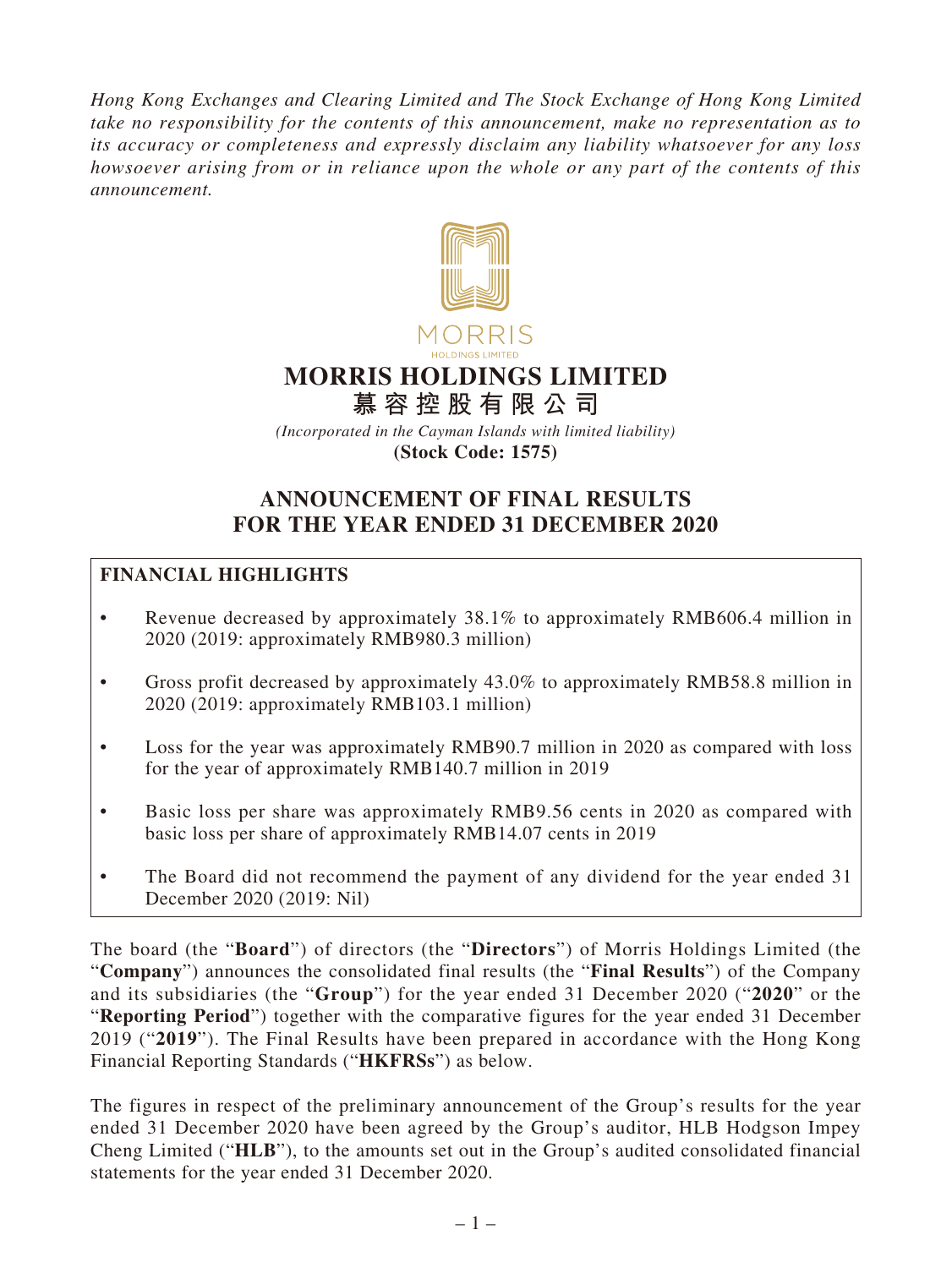# **CONSOLIDATED STATEMENT OF PROFIT OR LOSS AND OTHER COMPREHENSIVE INCOME**

*For the year ended 31 December 2020*

|                       | 2020                                                | 2019           |
|-----------------------|-----------------------------------------------------|----------------|
| <b>Notes</b>          | <b>RMB'000</b>                                      | <b>RMB'000</b> |
| $\sqrt{2}$            | 606,363                                             | 980,298        |
|                       | (547, 597)                                          | (877, 211)     |
|                       | 58,766                                              | 103,087        |
| 6                     | 120,508                                             | 85,549         |
|                       |                                                     |                |
|                       | 10,231                                              | (15,579)       |
|                       | (12, 954)                                           | (2,346)        |
|                       | (18,084)                                            | (6,773)        |
|                       | (97, 235)                                           | (191, 938)     |
|                       | (99,759)                                            | (117,073)      |
|                       | (31, 723)                                           | (4,539)        |
| $\boldsymbol{7}$      | (17,590)                                            | (29, 331)      |
| $\boldsymbol{\delta}$ | (87, 840)                                           | (178, 943)     |
| 9                     | (2,890)                                             | 38,253         |
|                       | (90, 730)                                           | (140,690)      |
|                       |                                                     |                |
|                       |                                                     |                |
|                       | (10, 886)                                           | (5,969)        |
|                       |                                                     |                |
|                       | (11, 885)                                           |                |
|                       |                                                     |                |
|                       | (22, 771)                                           | (5,969)        |
|                       |                                                     | (146, 659)     |
|                       | Reclassification of cumulative exchange fluctuation | (113,501)      |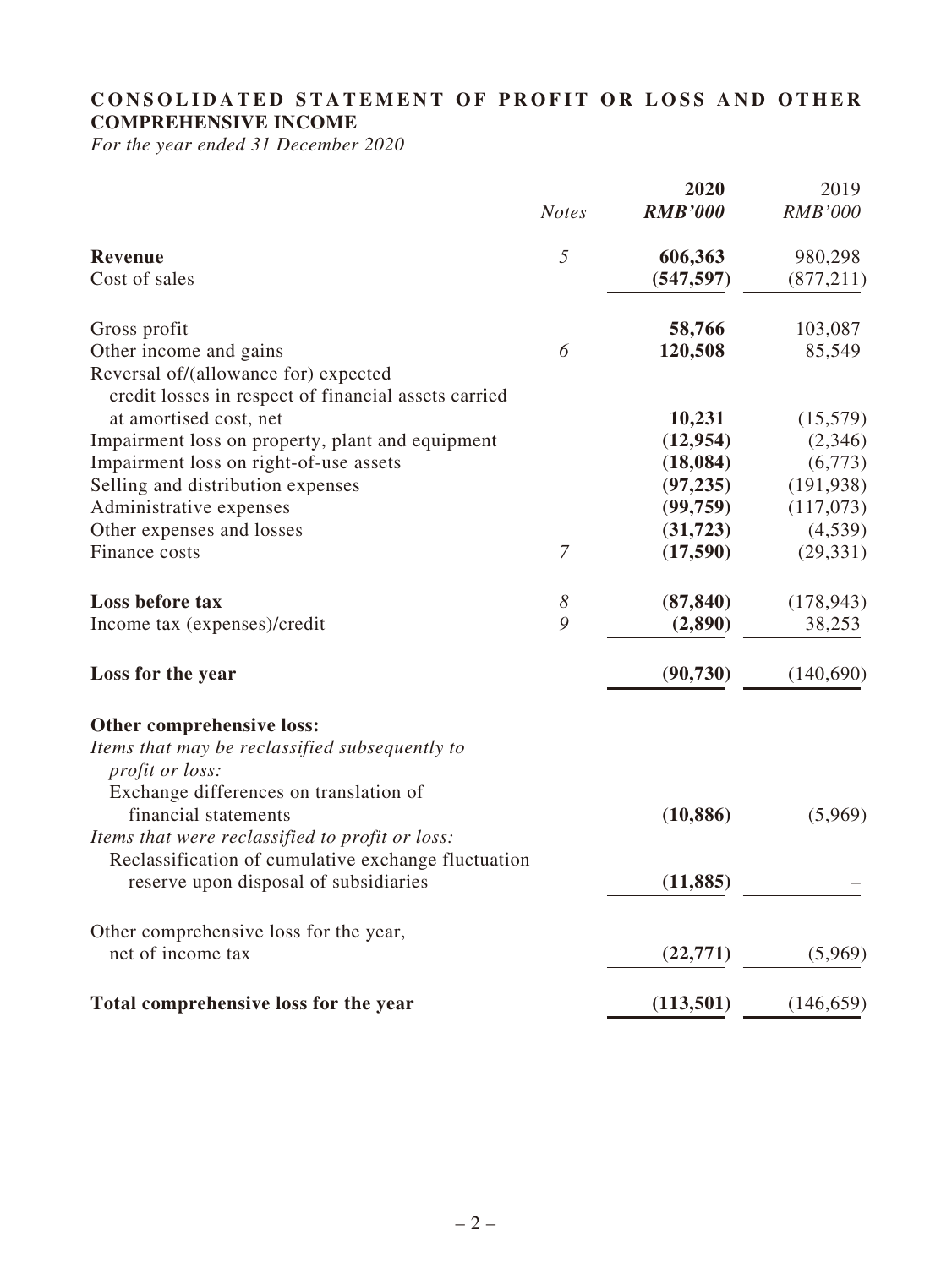|                                                                          | <b>Notes</b> | 2020<br><b>RMB'000</b> | 2019<br><b>RMB'000</b> |
|--------------------------------------------------------------------------|--------------|------------------------|------------------------|
| (Loss)/profit attributable to:                                           |              |                        |                        |
| Owners of the Company                                                    |              | (91, 192)              | (140, 436)             |
| Non-controlling interests                                                |              | 462                    | (254)                  |
|                                                                          |              | (90, 730)              | (140,690)              |
| Total comprehensive (loss)/profit attributable to:                       |              |                        |                        |
| Owners of the Company                                                    |              | (113, 939)             | (146, 397)             |
| Non-controlling interests                                                |              | 438                    | (262)                  |
|                                                                          |              | (113,501)              | (146, 659)             |
| Loss per share attributable to ordinary equity<br>holders of the Company |              |                        |                        |
| Basic (RMB cents)                                                        | 10           | (9.56)                 | (14.07)                |
| Diluted (RMB cents)                                                      | 10           | (10.01)                | (14.07)                |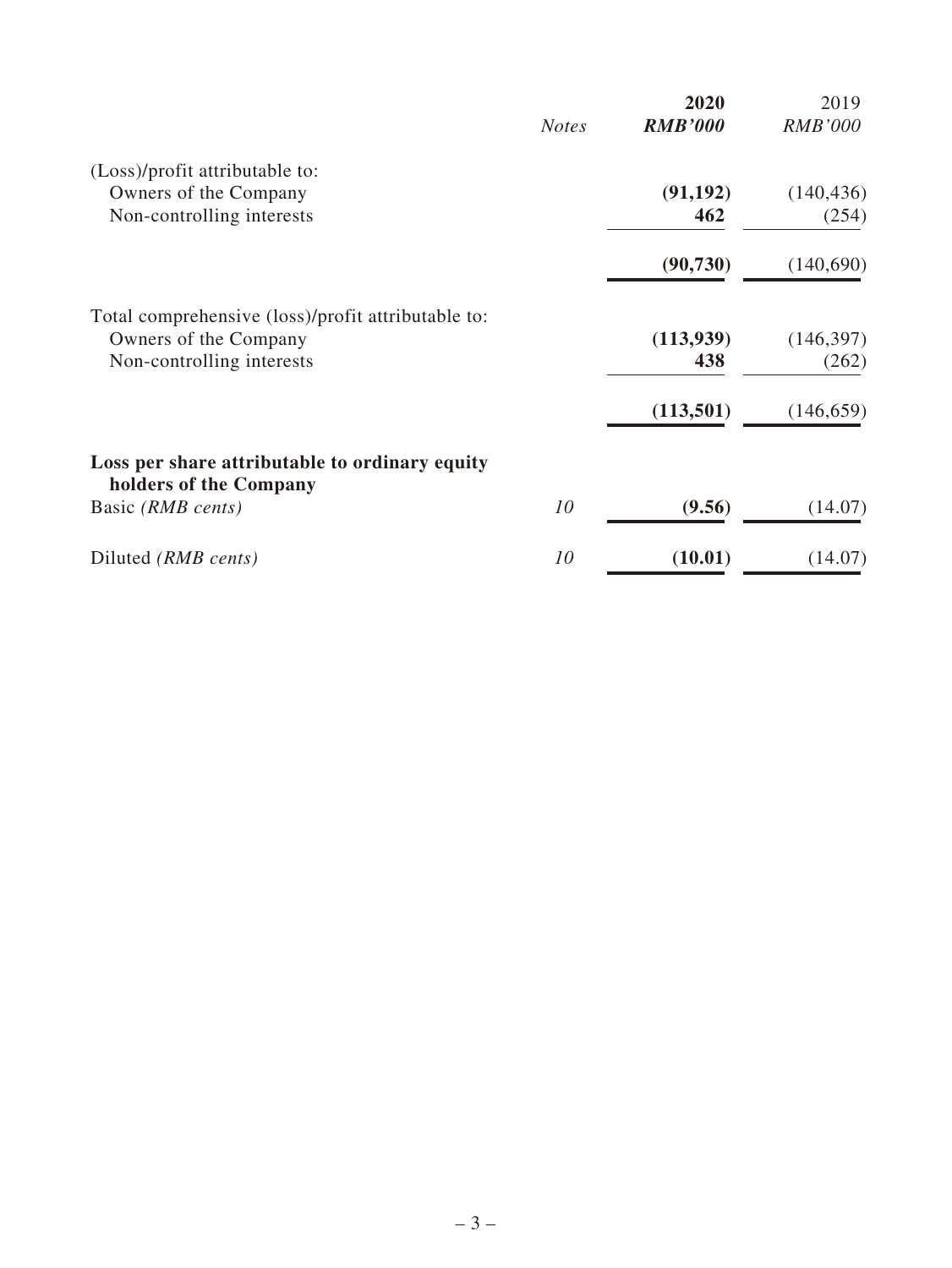# **CONSOLIDATED STATEMENT OF FINANCIAL POSITION**

*At 31 December 2020*

|                                              | <b>Notes</b> | 2020<br><b>RMB'000</b> | 2019<br><b>RMB'000</b> |
|----------------------------------------------|--------------|------------------------|------------------------|
|                                              |              |                        |                        |
| <b>NON-CURRENT ASSETS</b>                    |              |                        |                        |
| Property, plant and equipment                |              | 32,316                 | 71,480                 |
| Right-of-use assets                          |              | 23,449                 | 227,972                |
| Contingent consideration receivables         |              |                        | 234,425                |
| Deferred tax assets                          |              | 4,142                  | 9,020                  |
| Total non-current assets                     |              | 59,907                 | 542,897                |
| <b>CURRENT ASSETS</b>                        |              |                        |                        |
| Inventories                                  |              | 171,229                | 169,509                |
| Trade receivables                            | 12           | 140,380                | 217,018                |
| Prepayments, deposits and other receivables  |              | 106,284                | 212,217                |
| Amount due from a shareholder                |              | 324                    |                        |
| Amounts due from related companies           |              | 92,521                 |                        |
| Pledged deposits                             |              | 70,238                 | 132,277                |
| Cash and cash equivalents                    |              | 35,969                 | 71,046                 |
| Total current assets                         |              | 616,945                | 802,067                |
| <b>CURRENT LIABILITIES</b>                   |              |                        |                        |
| Trade and bills payables                     | 13           | 265,237                | 389,334                |
| <b>Contract liabilities</b>                  |              | 13,239                 | 24,844                 |
| Other payables and accruals                  |              | 49,766                 | 63,240                 |
| Amount due to a shareholder                  |              |                        | 10,107                 |
| Amounts due to related companies             |              | 46,575                 | 80,310                 |
| Interest-bearing bank borrowings             |              | 94,734                 | 220,815                |
| Warranty provision                           |              | 3,124                  | 4,689                  |
| Lease liabilities                            |              | 17,259                 | 46,504                 |
| Derivative financial instruments             |              | 313                    |                        |
| Convertible loan                             |              | 84,356                 | 99,986                 |
| Income tax payables                          |              | 3,749                  | 18,969                 |
| Total current liabilities                    |              | 578,352                | 958,798                |
| NET CURRENT ASSETS/(LIABILITIES)             |              | 38,593                 | (156, 731)             |
| <b>TOTAL ASSETS LESS CURRENT LIABILITIES</b> |              | 98,500                 | 386,166                |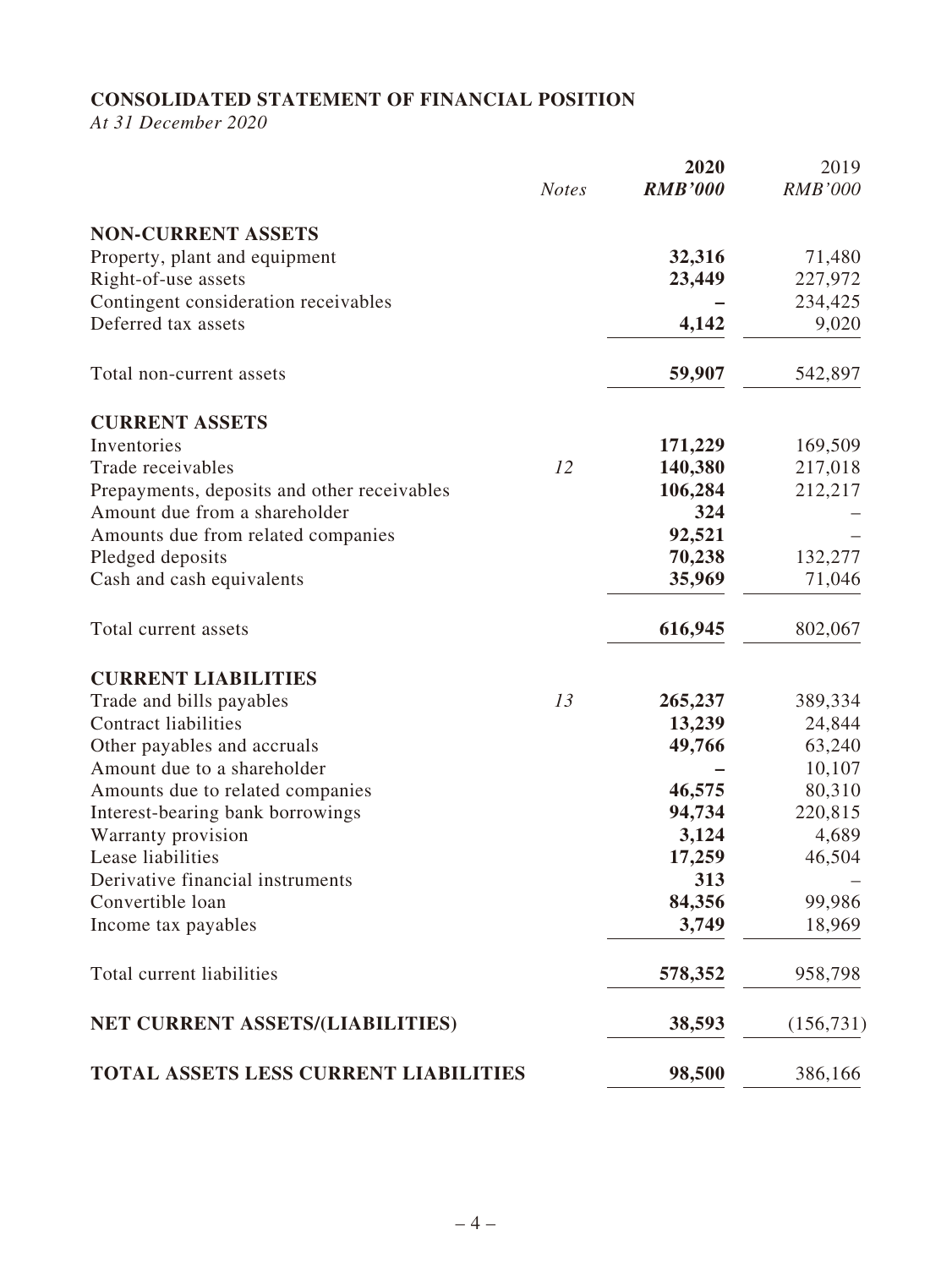|                                              | <b>Notes</b> | 2020<br><b>RMB'000</b> | 2019<br><b>RMB'000</b> |
|----------------------------------------------|--------------|------------------------|------------------------|
| <b>NON-CURRENT LIABILITIES</b>               |              |                        |                        |
| Deferred tax liabilities                     |              | 123                    | 2,888                  |
| Convertible loan                             |              |                        | 9,602                  |
| Lease liabilities                            |              | 21,634                 | 176,709                |
| Total non-current liabilities                |              | 21,757                 | 189,199                |
| Net assets                                   |              | 76,743                 | 196,967                |
| <b>EQUITY</b>                                |              |                        |                        |
| Share capital                                |              | 6,914                  | 6,914                  |
| Reserves                                     |              | 69,653                 | 190,315                |
| Equity attributable to owners of the Company |              | 76,567                 | 197,229                |
| Non-controlling interests                    |              | 176                    | (262)                  |
| Total equity                                 |              | 76,743                 | 196,967                |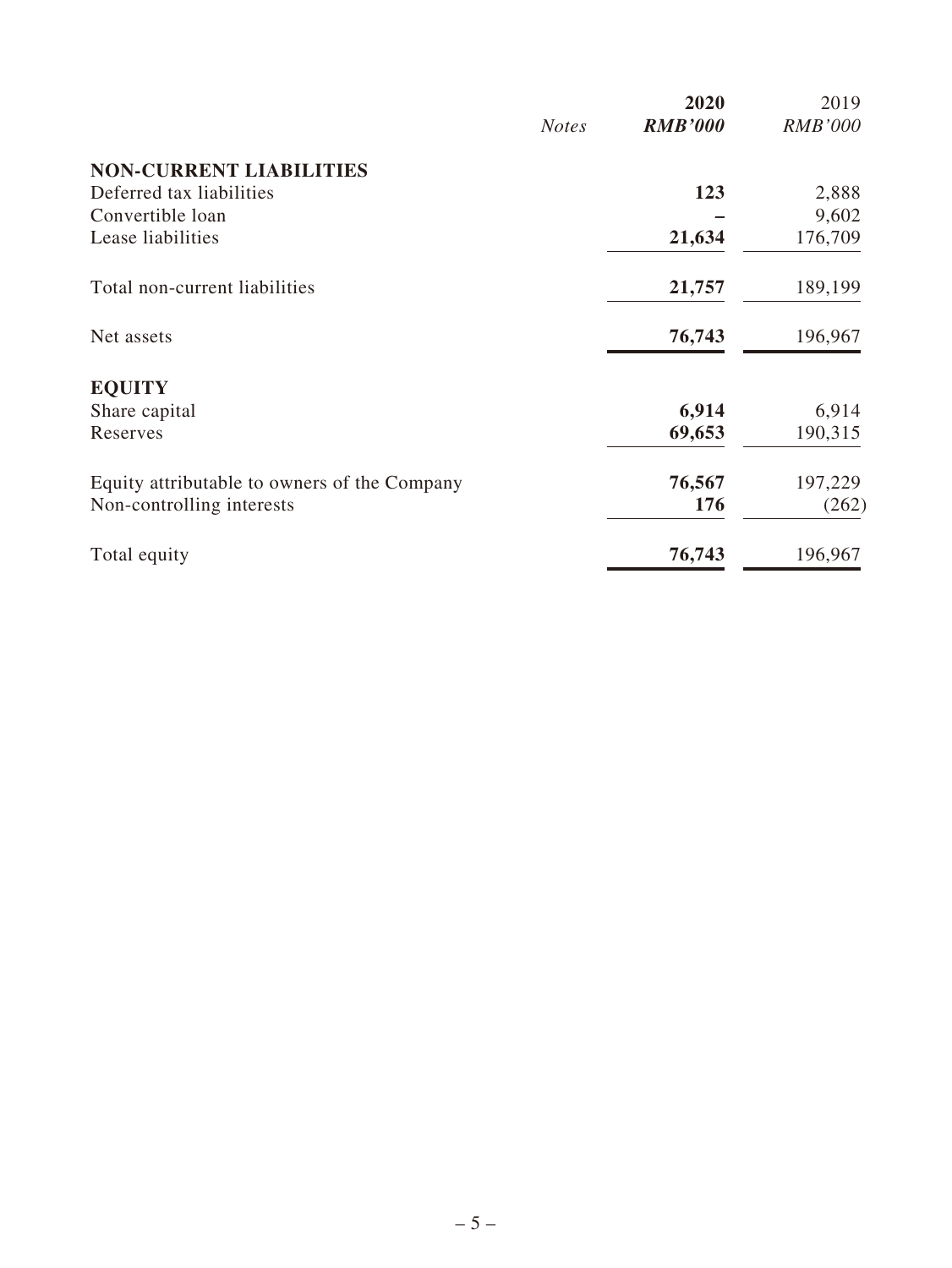# **NOTES TO THE UNAUDITED CONSOLIDATED FINANCIAL STATEMENTS**

*For the year ended 31 December 2020*

#### **1. GENERAL**

The Company is an exempted company with limited liability incorporated in the Cayman Islands on 18 December 2013. The registered office address of the Company is Cricket Square, Hutchins Drive, P.O. Box 2681, Grand Cayman KY1-1111, Cayman Islands. The principal place of business of the Company is located at Unit 2001, 20/F, Citicorp Centre, 18 Whitfield Road, Causeway Bay, Hong Kong.

The shares of the Company are listed on the Main Board of The Stock Exchange of Hong Kong Limited (the "**Stock Exchange**") since 12 January 2017.

The Company acts as the holding company of the Group and its subsidiaries are principally engaged in the manufacture and sale of sofas, sofa covers and other furniture products.

In the opinion of the directors, the holding company and the ultimate holding company of the Company is Morris Capital Limited, which is incorporated in the British Virgin Islands (the "**BVI**").

This announcement has been approved for issue by the Board on 30 March 2021.

#### **2. BASIS OF PREPARATION**

This financial information has been prepared in accordance with Hong Kong Financial Reporting Standards ("**HKFRSs**") (which include all Hong Kong Financial Reporting Standards, Hong Kong Accounting Standards ("**HKASs**") and Interpretations) issued by the Hong Kong Institute of Certified Public Accountants ("**HKICPA**"), accounting principles generally accepted in Hong Kong and the disclosure requirements of the Hong Kong Companies Ordinance. It has been prepared under the historical cost convention. This announcement is presented in Renminbi ("**RMB**") and all values are rounded to the nearest thousand ("**RMB'000**") except when otherwise indicated.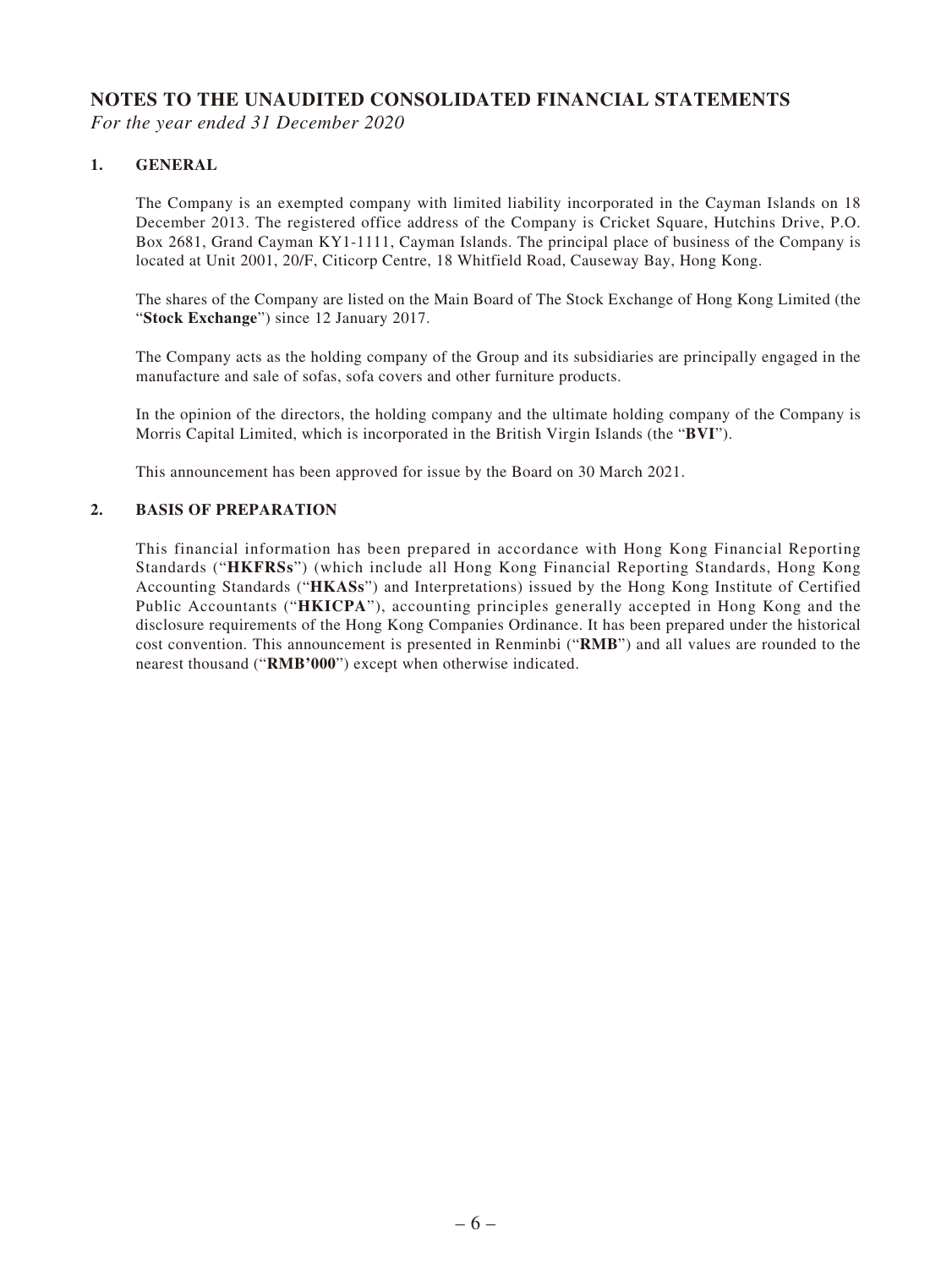#### **3. APPLICATION OF NEW AND AMENDMENTS TO HONG KONG FINANCIAL REPORTING STANDARDS**

#### *Amendments to HKFRSs that are mandatorily effective for the current year*

In the current year, the Group has applied the *Amendments to References to the Conceptual Framework in HKFRS Standards* and the following amendments to HKFRSs issued by the HKICPA for the first time, which are mandatorily effective for the annual period beginning on or after 1 January 2020 for the preparation of the consolidated financial statements:

| Amendments to HKAS 1 and HKAS 8            | Definition of Material         |
|--------------------------------------------|--------------------------------|
| Amendments to HKFRS 3                      | Definition of a Business       |
| Amendments to HKFRS 9, HKAS 39 and HKFRS 7 | Interest Rate Benchmark Reform |

*Early adoption of amendments to HKFRSs*

The following amendments to HKFRSs, which is applicable to the Group but are not yet effective for the current year, have been early adopted in current year:

Amendment to HKFRS 16 Covid-19-Related Rent Concessions

Except as described below, the application of the *Amendments to References to the Conceptual Framework in HKFRS Standards* and the amendments to HKFRSs in the current year had no material impact on the Group's financial positions and performance for the current and prior years and/or on the disclosures set out in these consolidated financial statements.

#### **Impacts on application of Amendments to HKAS 1 and HKAS 8 Definition of Material**

The Group has applied the Amendments to HKAS 1 and HKAS 8 for the first time in the current year. The amendments provide a new definition of material that states "information is material if omitting, misstating or obscuring it could reasonably be expected to influence decisions that the primary users of general purpose financial statements make on the basis of those financial statements, which provide financial information about a specific reporting entity." The amendments also clarify that materiality depends on the nature or magnitude of information, either individually or in combination with other information, in the context of the financial statements taken as a whole.

The application of the amendments in the current year had no impact on the consolidated financial statements.

#### **Impacts on early application of Amendment to HKFRS 16 Covid-19-Related Rent Concessions**

The Group has applied the amendment for the first time in the current year. The amendment introduces a new practical expedient for lessees to elect not to assess whether a Covid-19-related rent concession is a lease modification. The practical expedient only applies to rent concessions occurring as a direct consequence of the Covid-19 that meets all of the following conditions:

- the change in lease payments results in revised consideration for the lease that is substantially the same as, or less than, the consideration for the lease immediately preceding the change;
- any reduction in lease payments affects only payments originally due on or before 30 June 2021; and
- there is no substantive change to other terms and conditions of the lease.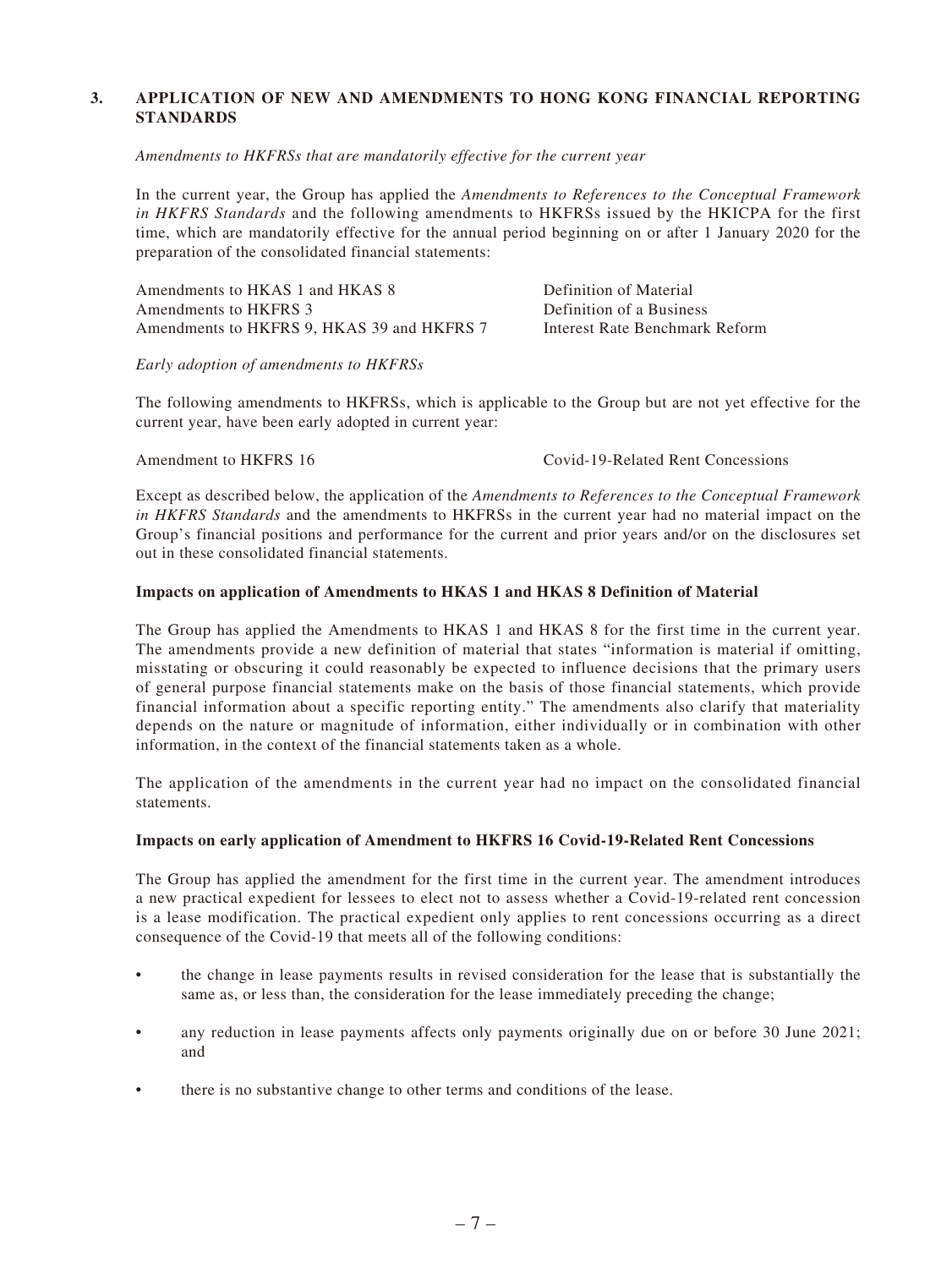A lessee applying the practical expedient accounts for changes in lease payments resulting from rent concessions the same way it would account for the changes applying HKFRS 16 *Leases* if the changes were not a lease modification. Forgiveness or waiver of lease payments are accounted for as variable lease payments. The related lease liabilities are adjusted to reflect the amounts forgiven or waived with a corresponding adjustment recognised in the profit or loss in the period in which the event occurs.

The application of the amendment had no impact to the opening accumulated losses at 1 January 2020. The Group has benefited from waiver of lease payments on several leases. The Group has derecognised the part of lease liability that has been extinguished by the forgiveness of lease payments using the discount rates originally applied to these leases respectively, resulting in a decrease in the lease liabilities of approximately RMB501,000, which has been recognised as variable lease payments in profit or loss for the current year.

The Group has not early applied the following new and amendments to HKFRSs that have been issued but are not yet effective:

| <b>HKFRS 17</b>        | Insurance Contracts and the related Amendments <sup>1</sup>               |
|------------------------|---------------------------------------------------------------------------|
| Amendments to HKFRS 3  | Reference to the Conceptual Framework <sup>2</sup>                        |
| Amendments to HKFRS 9. | Interest Rate Benchmark Reform – Phase 2 <sup>4</sup>                     |
| HKAS 39, HKFRS 7,      |                                                                           |
| HKFRS 4 and HKFRS 16   |                                                                           |
| Amendments to HKFRS 10 | Sale or Contribution of Assets between an Investor                        |
| and HKAS 28            | and its Associate or Joint Venture <sup>3</sup>                           |
| Amendments to HKAS 1   | Classification of Liabilities as Current or Non-current and               |
|                        | related amendments to Hong Kong Interpretation $5(2020)^1$                |
| Amendments to HKAS 16  | Property, Plant and Equipment – Proceeds before Intended Use <sup>2</sup> |
| Amendments to HKAS 37  | Onerous Contracts – Cost of Fulfilling a Contract <sup>2</sup>            |
| Amendments to HKFRSs   | Annual Improvements to HKFRSs 2018-2020 <sup>2</sup>                      |
|                        |                                                                           |

1 Effective for annual periods beginning on or after 1 January 2023.

2 Effective for annual periods beginning on or after 1 January 2022.

3 Effective for annual periods beginning on or after a date to be determined.

4 Effective for annual periods beginning on or after 1 January 2021.

The directors of the Company anticipate that the application of all new and amendments to HKFRSs will have no material impact on the consolidated financial statements in the foreseeable future.

#### **4. SEGMENT INFORMATION**

Information reported to the Board, being the chief operating decision maker, for the purposes of resource allocation and assessment of segment performance focuses on types of goods or services delivered or provided. This is also the basis upon which the Group is organised and managed.

Specifically, the Group's reportable segments under HKFRS 8 are as follows:

- a. Retail segment
- b. Manufacturing segment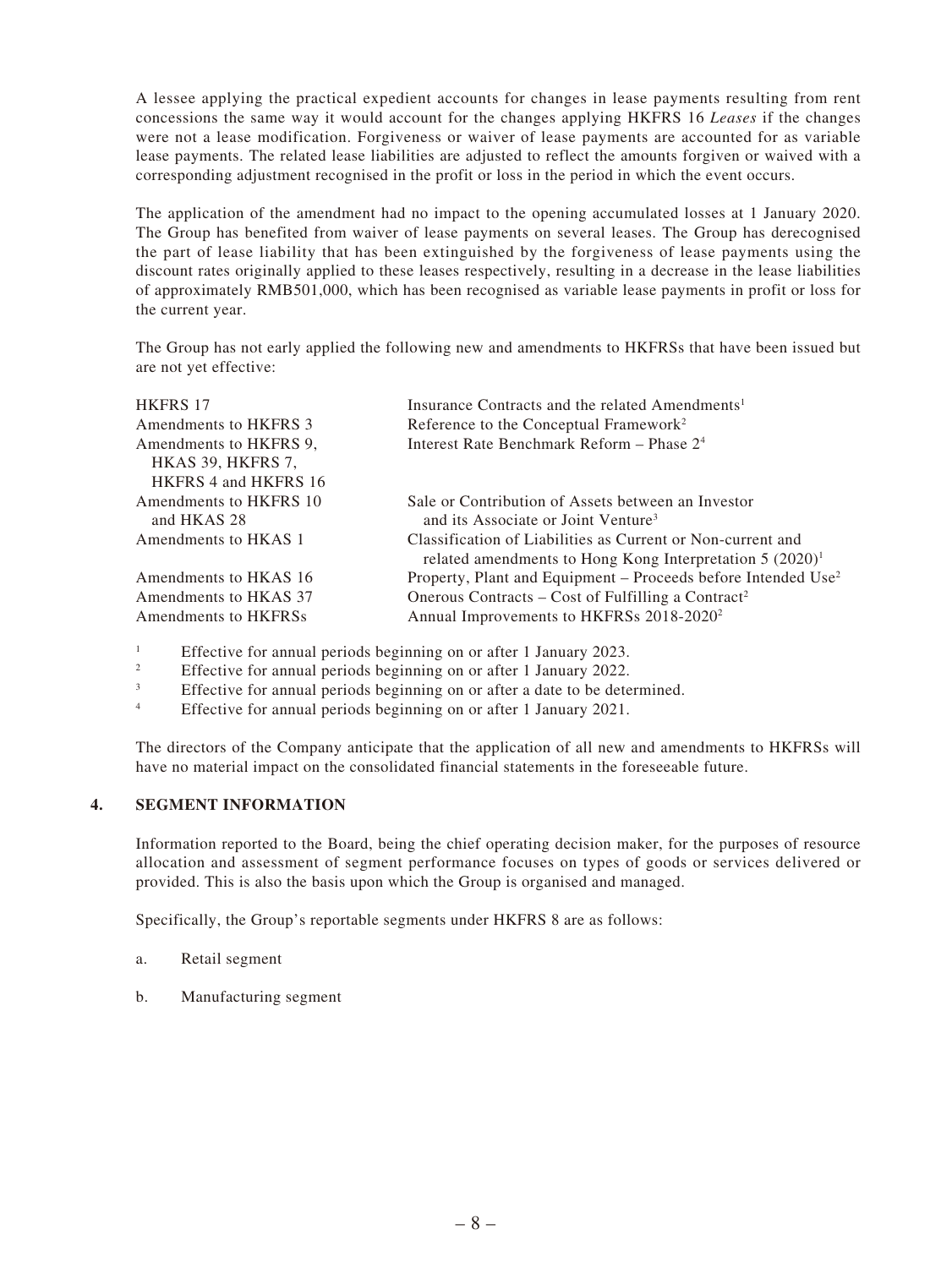#### **Segment revenue and results**

|  |  |  |  |  |  |  |  |  |  |  |  |  |  | The following is an analysis of the Group's revenue and results by reportable and operating segments: |  |  |  |
|--|--|--|--|--|--|--|--|--|--|--|--|--|--|-------------------------------------------------------------------------------------------------------|--|--|--|
|--|--|--|--|--|--|--|--|--|--|--|--|--|--|-------------------------------------------------------------------------------------------------------|--|--|--|

|                                                                  |                       |           |                              |            | <b>Elimination</b> of |           |                |            |
|------------------------------------------------------------------|-----------------------|-----------|------------------------------|------------|-----------------------|-----------|----------------|------------|
|                                                                  | <b>Retail segment</b> |           | <b>Manufacturing segment</b> |            | intersegment sales    |           | Total          |            |
|                                                                  | 2020                  | 2019      | 2020                         | 2019       | 2020                  | 2019      | 2020           | 2019       |
|                                                                  | <b>RMB'000</b>        | RMB'000   | <b>RMB'000</b>               | RMB'000    | <b>RMB'000</b>        | RMB'000   | <b>RMB'000</b> | RMB'000    |
| Segment revenues                                                 |                       |           |                              |            |                       |           |                |            |
| External sales                                                   | 183,671               | 241,860   | 422,692                      | 738,438    |                       |           | 606,363        | 980,298    |
| Internal sales                                                   |                       |           | 103,046                      | 64,803     | (103, 046)            | (64, 803) |                |            |
|                                                                  | 183,671               | 241,860   | 525,738                      | 803,241    | (103, 046)            | (64, 803) | 606,363        | 980,298    |
| Segment loss                                                     | (31,576)              | (18, 823) | (121, 688)                   | (141, 426) | (1,078)               | (148)     | (154, 342)     | (160, 397) |
| Interest income                                                  |                       |           |                              |            |                       |           | 1,107          | 1,357      |
| Fair value change on derivative<br>component of convertible loan |                       |           |                              |            |                       |           |                | 2,530      |
| Fair value change on contingent<br>consideration receivables     |                       |           |                              |            |                       |           | 9,411          | 5,257      |
| Gain/(loss) on modification of<br>convertible loan               |                       |           |                              |            |                       |           | 11,503         | (3,915)    |
| Gain on disposal of subsidiaries                                 |                       |           |                              |            |                       |           | 57,761         |            |
| Unallocated corporate expenses                                   |                       |           |                              |            |                       |           | (11,002)       | (15,771)   |
| Unallocated finance costs                                        |                       |           |                              |            |                       |           | (2, 278)       | (8,004)    |
| Loss before tax                                                  |                       |           |                              |            |                       |           | (87, 840)      | (178, 943) |

Segment loss represents the loss from each segment without allocation of interests income, fair value change on derivative component of convertible loan, fair value change on contingent consideration receivables, gain/(loss) on modification of convertible loan, gain on disposal of subsidiaries, unallocated corporate expenses, and unallocated finance costs. This is the measure reported to the Board for the purposes of resource allocation and performance assessment.

Inter-segment sales are charged at prevailing market rates.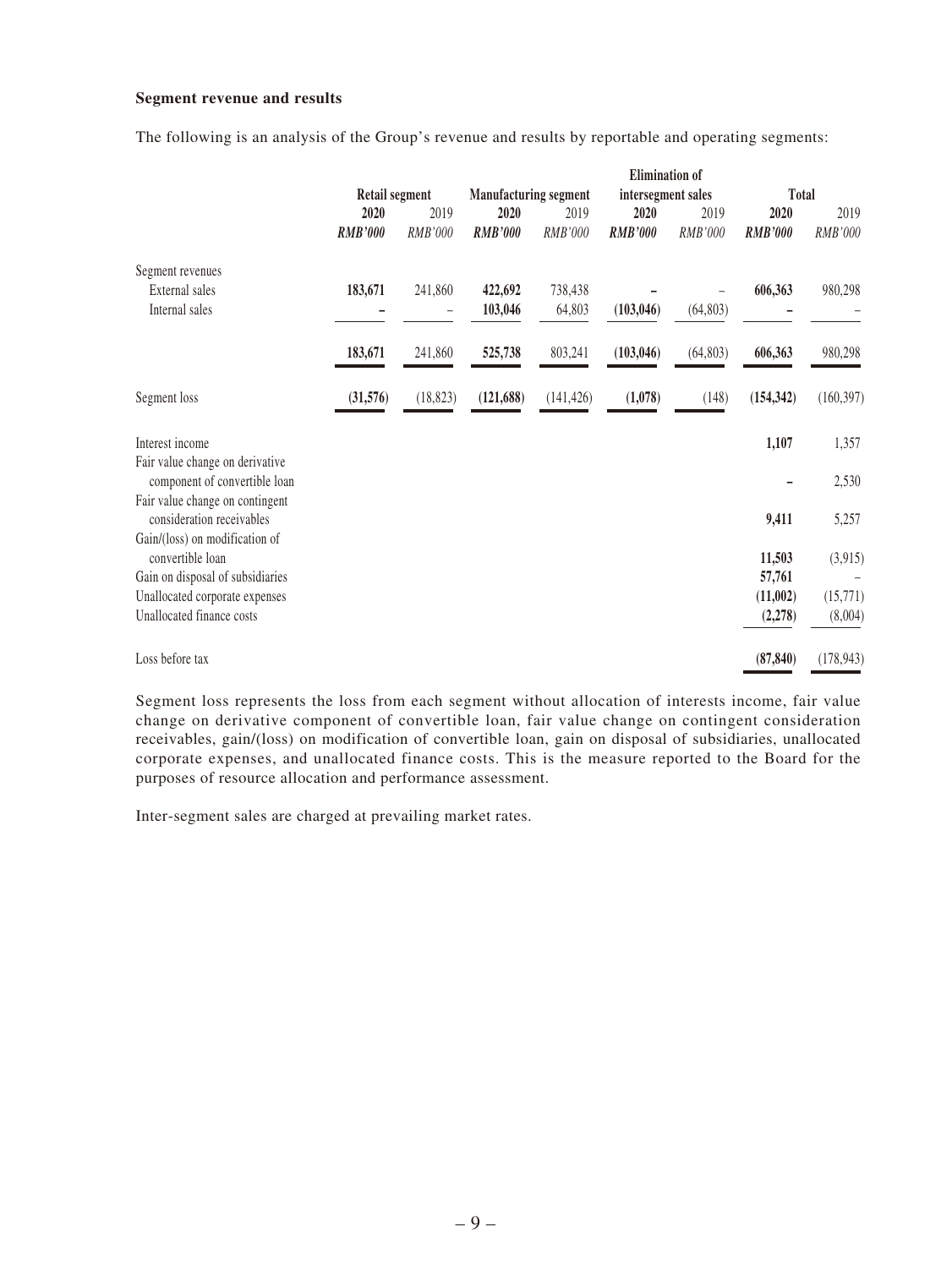#### **Segment assets and liabilities**

|                                   | <b>Retail segment</b> |                | <b>Manufacturing segment</b> |                | <b>Consolidated</b> |                |  |
|-----------------------------------|-----------------------|----------------|------------------------------|----------------|---------------------|----------------|--|
|                                   | 2020                  | 2019           | 2020                         | 2019           | 2020                | 2019           |  |
|                                   | <b>RMB'000</b>        | <i>RMB'000</i> | <b>RMB'000</b>               | <i>RMB'000</i> | <b>RMB'000</b>      | <i>RMB'000</i> |  |
| Segment assets                    | 114,632               | 287,448        | 554,890                      | 822,127        | 669,522             | 1,109,575      |  |
| Unallocated corporate assets      |                       |                |                              |                | 7,330               | 235,389        |  |
| Consolidated assets               |                       |                |                              |                | 676,852             | 1.344.964      |  |
| Segment liabilities               | 54.386                | 272,523        | 459,944                      | 662,022        | 514,330             | 934,545        |  |
| Unallocated corporate liabilities |                       |                |                              |                | 85,779              | 213,452        |  |
| Consolidated liabilities          |                       |                |                              |                | 600.109             | 1.147.997      |  |

For the purpose of monitoring segment performances and allocating resources between segments:

- all assets are allocated to operating segments other than unallocated corporate assets (mainly comprising certain of amounts due from related companies, amount due from a shareholder, contingent consideration receivables and other unallocated corporate assets); and
- all liabilities are allocated to operating segments other than unallocated corporate liabilities (mainly comprising amounts due to related companies, derivative financial instruments, convertible loan and other unallocated corporate liabilities).

#### **Other segment information**

|                                                                                                  | <b>Retail segment</b> |                | <b>Manufacturing segment</b> |         | Unallocated             |                          | <b>Total</b>   |         |  |
|--------------------------------------------------------------------------------------------------|-----------------------|----------------|------------------------------|---------|-------------------------|--------------------------|----------------|---------|--|
|                                                                                                  | 2020                  | 2019           | 2020                         | 2019    | 2020                    | 2019                     | 2020           | 2019    |  |
|                                                                                                  | <b>RMB'000</b>        | RMB'000        | <b>RMB'000</b>               | RMB'000 | <b>RMB'000</b>          | RMB'000                  | <b>RMB'000</b> | RMB'000 |  |
| Addition of right-of-use assets                                                                  | 30,596                | 70,640         |                              | 41,435  |                         | -                        | 30,596         | 112,075 |  |
| Addition of property, plant and                                                                  |                       |                |                              |         |                         |                          |                |         |  |
| equipment                                                                                        | 2,539                 | 3,017          | 65,502                       | 25,137  |                         | -                        | 68,041         | 28,154  |  |
| Depreciation of property, plant and                                                              |                       |                |                              |         |                         |                          |                |         |  |
| equipment                                                                                        | 3,002                 | 3,835          | 5,218                        | 5,751   |                         | -                        | 8,220          | 9,586   |  |
| Depreciation of right-of-use assets                                                              | 26,941                | 46,437         | 4,721                        | 3,782   |                         |                          | 31,662         | 50,219  |  |
| Provision against obsolete and                                                                   |                       |                |                              |         |                         |                          |                |         |  |
| slow-moving inventories                                                                          | 291                   | 194            | 39,557                       | 12,257  |                         | $\overline{\phantom{0}}$ | 39,848         | 12,451  |  |
| (Reversal of)/allowance for expected<br>credit losses in respect of trade                        |                       |                |                              |         |                         |                          |                |         |  |
| receivables, net                                                                                 | 223                   | 421            | (11, 031)                    | 15,155  |                         |                          | (10, 808)      | 15,576  |  |
| (Reversal of)/allowance for expected<br>credit losses in respect of<br>prepayments, deposits and |                       |                |                              |         |                         |                          |                |         |  |
| other receivables, net                                                                           | (41)                  | $\overline{c}$ | 140                          | 1       | $\overline{\mathbf{4}}$ |                          | 103            | 3       |  |
| Allowance for expected credit losses<br>in respected of amounts due from                         |                       |                |                              |         |                         |                          |                |         |  |
| related companies, net                                                                           |                       |                | 474                          |         |                         |                          | 474            |         |  |
| Impairment loss on property,                                                                     |                       |                |                              |         |                         |                          |                |         |  |
| plant and equipment                                                                              | 1,489                 | 1,973          | 11,465                       | 373     |                         |                          | 12,954         | 2,346   |  |
| Impairment loss on right-of-use assets                                                           | 8,350                 | 4,066          | 9,734                        | 2,707   |                         |                          | 18,084         | 6,773   |  |
| Gain on disposal of subsidiaries                                                                 |                       |                |                              | -       | (57,761)                | -                        | (57,761)       |         |  |
| Loss/(gain) on disposal of property,                                                             |                       |                |                              |         |                         |                          |                |         |  |
| plant and equipment                                                                              |                       |                | 15,677                       | (15)    |                         |                          | 15,677         | (15)    |  |
| Loss on disposal of right-of-use assets                                                          |                       |                | 5,086                        |         |                         |                          | 5,086          |         |  |
| Finance costs                                                                                    | 5,767                 | 12,851         | 9,545                        | 8,476   | 2,278                   | 8,004                    | 17,590         | 29,331  |  |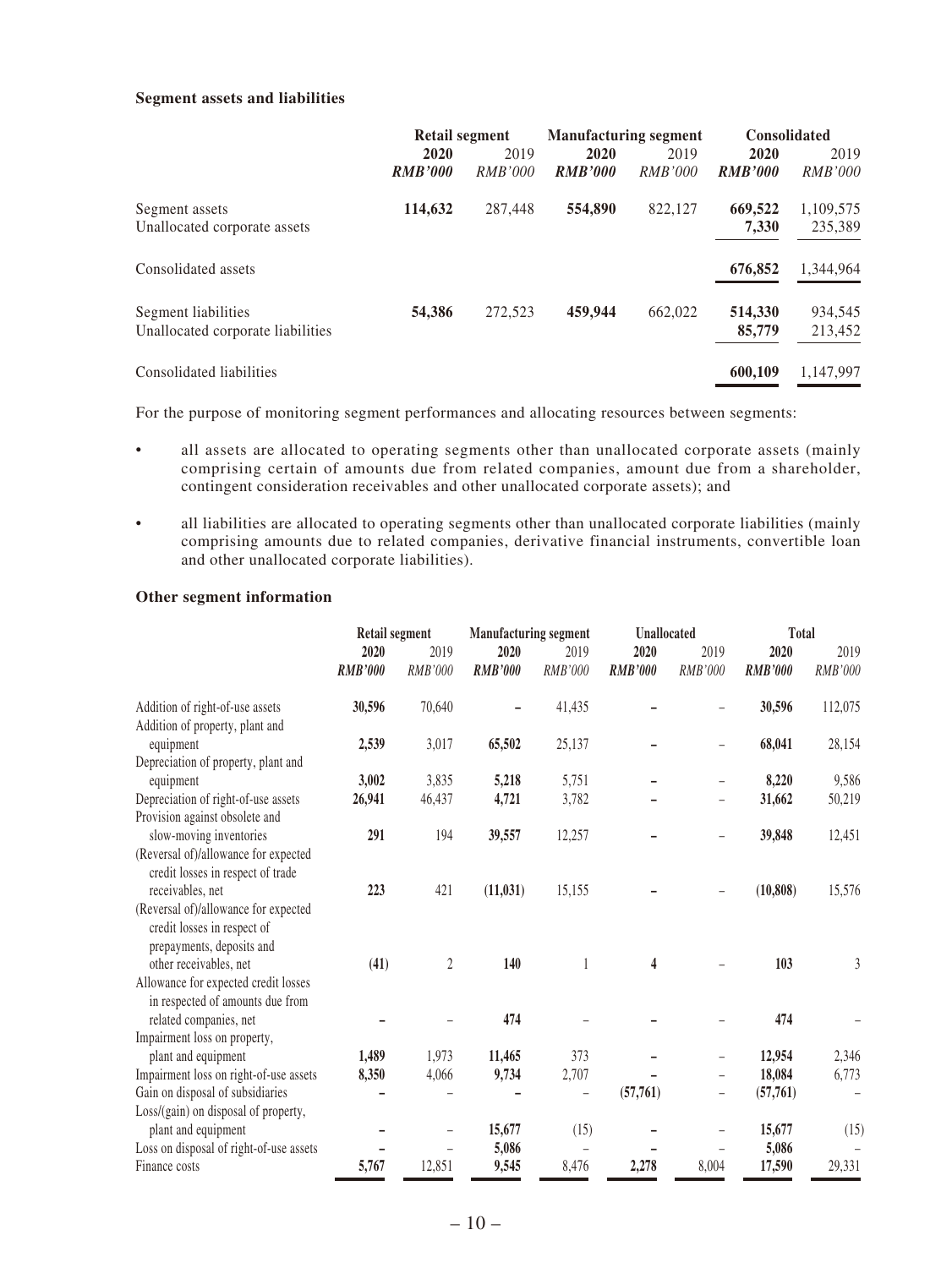#### **Information about major customers**

Revenue from major customers of the corresponding year contributing over 10% of the total revenue of the Group is as follows:

|            | 2020           | 2019           |
|------------|----------------|----------------|
|            | <b>RMB'000</b> | <i>RMB'000</i> |
| Customer 1 | 89,985         | $N/A^*$        |
| Customer 2 | $N/A^*$        | 208,518        |
| Customer 3 | 76,798         | $N/A^*$        |
| Customer 4 | 88,192         | $N/A^*$        |
| Customer 5 | 70,558         | 100,847        |

\* Revenue from the customer is less than 10% of the total revenue of the Group.

#### **Geographical information**

The following table sets out information about the geographical locations of the Group's revenue from external customers during the year and the Group's non-current assets.

#### *(a) Revenue from external customers*

The geographical locations of the customers are determined based on the locations of customer.

|                                                  | 2020<br><b>RMB'000</b> | 2019<br><i>RMB'000</i> |
|--------------------------------------------------|------------------------|------------------------|
| People's Republic of China (including Hong Kong) | 16,890                 | 88,802                 |
| The United States of America ("US" or "U.S.")    | 466,088                | 800,462                |
| Europe $(Note(a))$                               | 110,693                | 43,496                 |
| Others                                           | 12,692                 | 47,538                 |
|                                                  | 606,363                | 980,298                |

#### *Notes:*

(a) Europe mainly include France, Norway, Spain, Ireland and the United Kingdom.

#### *(b) Non-current assets*

|                                                  | 2020<br><b>RMB'000</b> | 2019<br><i>RMB'000</i> |
|--------------------------------------------------|------------------------|------------------------|
| People's Republic of China (including Hong Kong) | 17,260                 | 79,444                 |
| Cambodia                                         | 32,233                 | 36,387                 |
| The U.S.                                         |                        | 183,460                |
| The United Kingdom ("U.K.")                      | 6,272                  | 161                    |
|                                                  | 55,765                 | 299,452                |

The non-current asset information above is based on the locations of the assets and excludes deferred tax assets and contingent consideration receivables.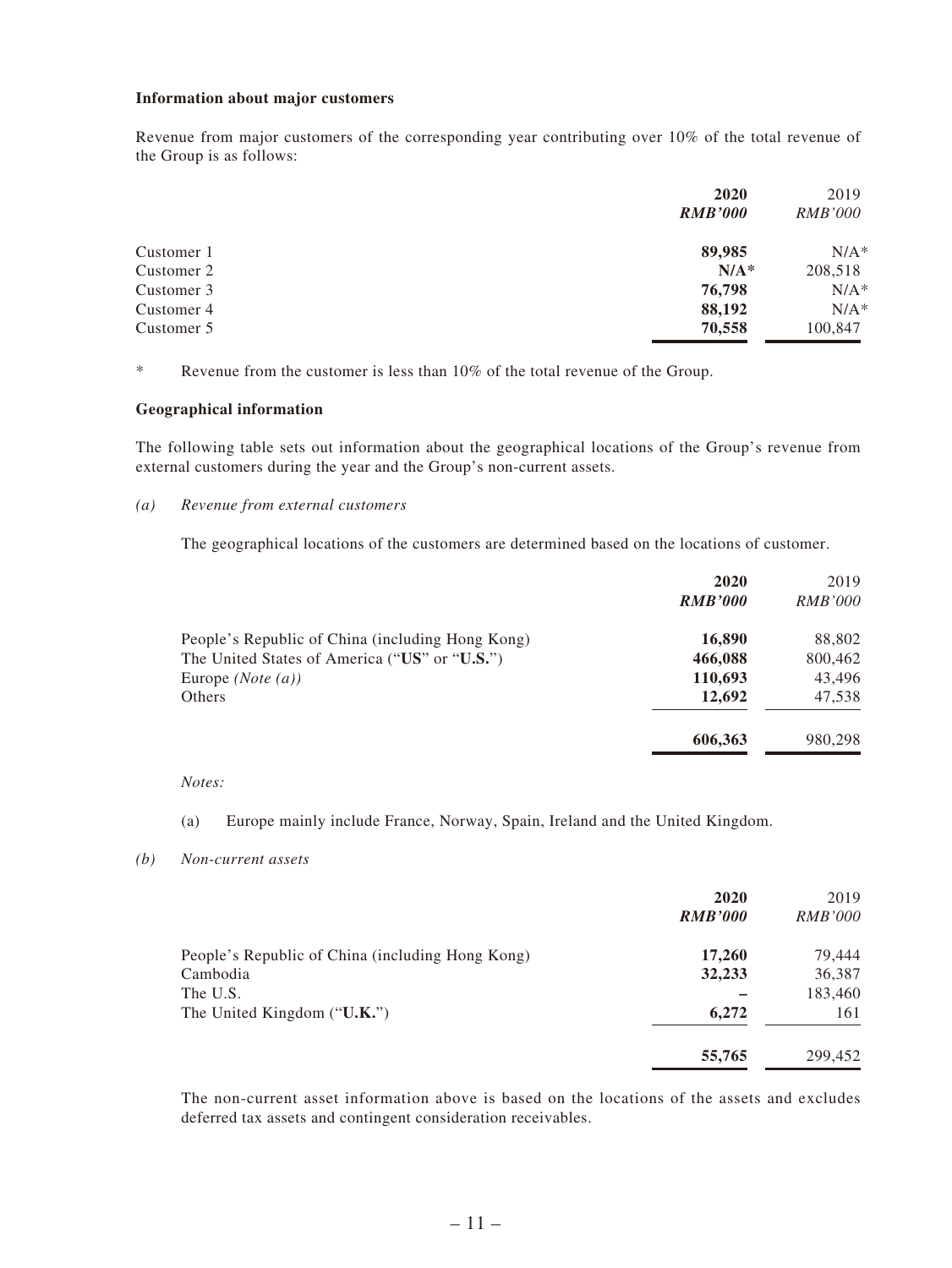#### **5. REVENUE**

Revenue represents the net invoiced value of goods sold, after allowances for returns, trade discounts and value-added tax.

|                                                                                                                               | 2020<br><b>RMB'000</b> | 2019<br><i>RMB'000</i> |
|-------------------------------------------------------------------------------------------------------------------------------|------------------------|------------------------|
| Recognised at a point in time<br>Manufacture and sales of sofa, sofa covers and other furniture products<br>Commission income | 605,901<br>462         | 980.298                |
|                                                                                                                               | 606,363                | 980,298                |

As at 31 December 2020, the aggregate amount of the transaction price allocated to the remaining performance obligation under the Group's existing manufacture and sales of sofa, sofa covers and other furniture products is approximately RMB13,239,000 (2019: approximately RMB24,844,000) and the Group will recognise this revenue in 2021.

#### **6. OTHER INCOME AND GAINS**

|                                                               | 2020           | 2019           |
|---------------------------------------------------------------|----------------|----------------|
|                                                               | <b>RMB'000</b> | <i>RMB'000</i> |
| Interest income                                               | 1,107          | 1,357          |
| Exchange gains                                                | 2,585          | 31,004         |
| Government subsidies                                          | 6,279          | 27,302         |
| Gain on disposal of property, plant and equipment             |                | 15             |
| Gain on modification of convertible loan                      | 11,503         |                |
| Gain on remeasurement of leases                               | 4,832          |                |
| Gain on disposal of subsidiaries                              | 57,761         |                |
| Rental income                                                 | 5,549          | 6,010          |
| Covid-19 related rental concessions                           | 501            |                |
| Fair value change on derivative component of convertible loan |                | 2,530          |
| Sales of raw materials                                        | 407            | 134            |
| Repair service income                                         | 1,759          | 9,180          |
| Compensation on factory relocation                            | 18,683         |                |
| Fair value change on contingent consideration receivables     | 9,411          | 5,257          |
| Others                                                        | 131            | 2,760          |
|                                                               | 120,508        | 85,549         |

#### **7. FINANCE COSTS**

|                                    | 2020           | 2019           |
|------------------------------------|----------------|----------------|
|                                    | <b>RMB'000</b> | <b>RMB'000</b> |
| Interest on bank loans             | 7,577          | 6,041          |
| Interest on discounted trade bills | 1,332          | 1,832          |
| Interest on convertible loan       | 2,278          | 7,931          |
| Interest on lease liabilities      | 6,403          | 13,527         |
|                                    | 17,590         | 29.331         |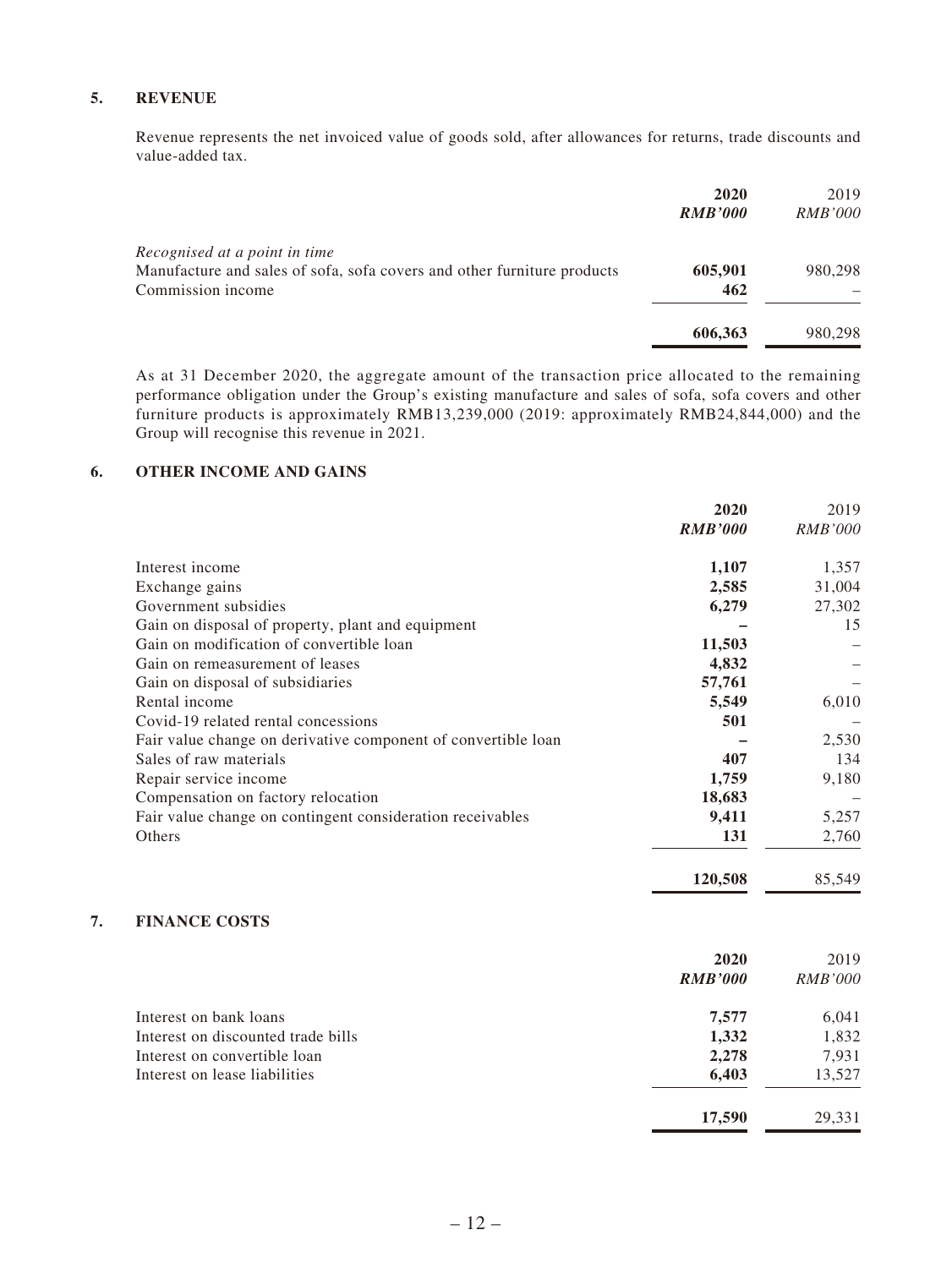### **8. LOSS BEFORE TAX**

The Group's loss before tax is arrived at after charging/(crediting):

|                                                                                            | 2020           | 2019           |
|--------------------------------------------------------------------------------------------|----------------|----------------|
|                                                                                            | <b>RMB'000</b> | <b>RMB'000</b> |
| Cost of inventories sold                                                                   | 507,749        | 864,760        |
| Depreciation of property, plant and equipment                                              | 8,220          | 9,586          |
| Depreciation of right-of-use assets                                                        | 31,662         | 50,219         |
| Expense relating to short-term lease                                                       | 12,478         | 18,679         |
| Impairment loss on property, plant and equipment                                           | 12,954         | 2,346          |
| Impairment loss on right-of-use assets                                                     | 18,084         | 6,773          |
| Loss on written off items of property, plant and equipment                                 |                | 4,322          |
| Loss on disposal of property, plant and equipment                                          | 15,677         |                |
| Loss on disposal of right-of-use assets                                                    | 5,086          |                |
| Auditors' remuneration:                                                                    |                |                |
| Audit and audit related services                                                           | 1,415          | 1,481          |
| Non-audit services                                                                         | 248            | 88             |
|                                                                                            | 1,663          | 1,569          |
| Employee benefit expense (excluding directors' and                                         |                |                |
| chief executives remuneration):<br>Salaries, wages and benefits in kind                    | 51,950         | 171,930        |
| Pension scheme contributions                                                               | 8,626          | 9,195          |
|                                                                                            |                |                |
|                                                                                            | 60,576         | 181,125        |
| Provision against obsolete and slow-moving inventories                                     | 39,848         | 12,451         |
| (Reversal of)/allowance for expected credit losses in respect of trade<br>receivables, net | (10, 808)      | 15,576         |
| Allowance for expected credit losses in respect of prepayment,                             |                |                |
| other receivables and deposits, net                                                        | 103            | 3              |
| Allowance for expected credit losses in respect of                                         |                |                |
| amounts due from related companies                                                         | 474            |                |
| Product warranty additional provision                                                      | 3,268          | 4,649          |
| (Gain)/loss on modification of convertible loan                                            | (11, 503)      | 3,915          |
| Loss on derivative financial instruments                                                   | 311            |                |
| <b>Exchange losses</b>                                                                     | 8,254          |                |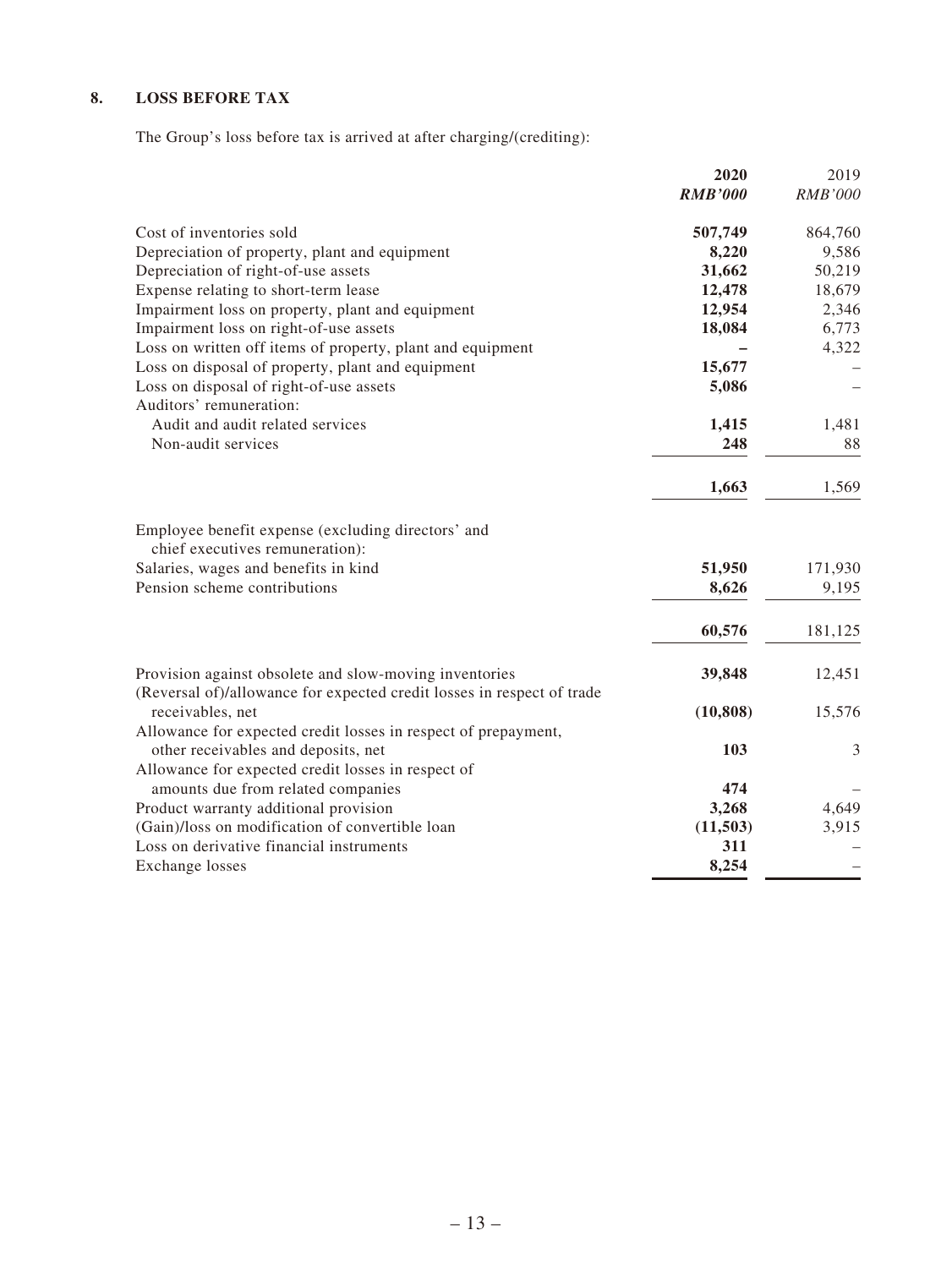#### **9. INCOME TAX EXPENSES/(CREDIT)**

Pursuant to the rules and regulations of the Cayman Islands and BVI, the Group is not subject to any income tax in the Cayman Islands and the BVI.

On 21 March 2018, the Hong Kong Legislative Council passed The Inland Revenue (Amendment) (No. 7) Bill 2017 (the "**Bill**") which introduces the two-tiered profits tax rates regime. The Bill was signed into law on 28 March 2018 and was gazetted on the following day. Under the two-tiered profits tax rates regime, the first HK\$2 million of profits of the qualifying group entity will be taxed at 8.25%, and profits above HK\$2 million will be taxed at 16.5%. The profits of group entities not qualifying for the two-tiered profits tax rates regime will continue to be taxed at a flat rate of 16.5%.

PRC subsidiaries are subject to the PRC Enterprise Income Tax at 25% during the year (2019: 25%). Pursuant to the relevant laws and regulations in the PRC, Zhejiang Morris Fashion Home Co., Ltd. ("**Fashion Home**") and Zhejiang Apollo Leather Products Co., Ltd. ("**Apollo**"), which qualified as High and New Technology Enterprises ("**HNTE**") in 30 November 2018, were entitled to a reduced enterprise income tax rate of 15%. During the year ended 31 December 2020 and 2019, Fashion Home and Apollo applied the qualification of HNTE and are entitled to the reduced tax rate of 15% until the year ended 30 November 2021.

The U.S. corporate tax rate is 21% for the year ended 31 December 2020 in accordance to the Tax Cuts and Jobs Act. The U.S. income tax includes (a) federal income tax calculated at a fixed rate of 21% for the year ended 31 December 2020 (2019: a fixed rate of 21%) on the estimated U.S. federal taxable income and (b) state income tax calculated at various state income tax rates for both periods on the estimated state taxable income for the respective states. The income subject to tax in a specific state (i.e. state taxable income) is calculated based on the federal taxable income with state tax adjustments, which is then allocated or apportioned to the respective states (i.e. percentage of taxable income that should be apportioned or specially allocated to the respective states in which the Group operates) based on the apportionment factors provided from the state tax returns in previous year.

A change to the main U.K. corporation tax rate, announced in the Budget on 11 March 2020, was substantively enacted on 17 March 2020. The rate applicable from 1 April 2020 now remains at 19%, rather than the previously enacted reduction to 17%. Deferred taxes are calculated based on the rates enacted in respect of future periods as at the reporting date. Pursuant to the income tax rules and regulations of U.K., the subsidiary comprising the Group in U.K. is liable to U.K. CIT at a tax rate of 19% for the year ended 31 December 2019.

Pursuant to the relevant laws and regulations in Cambodia, the tax rate of the Cambodian subsidiary is 20% during the years ended 31 December 2020 and 2019.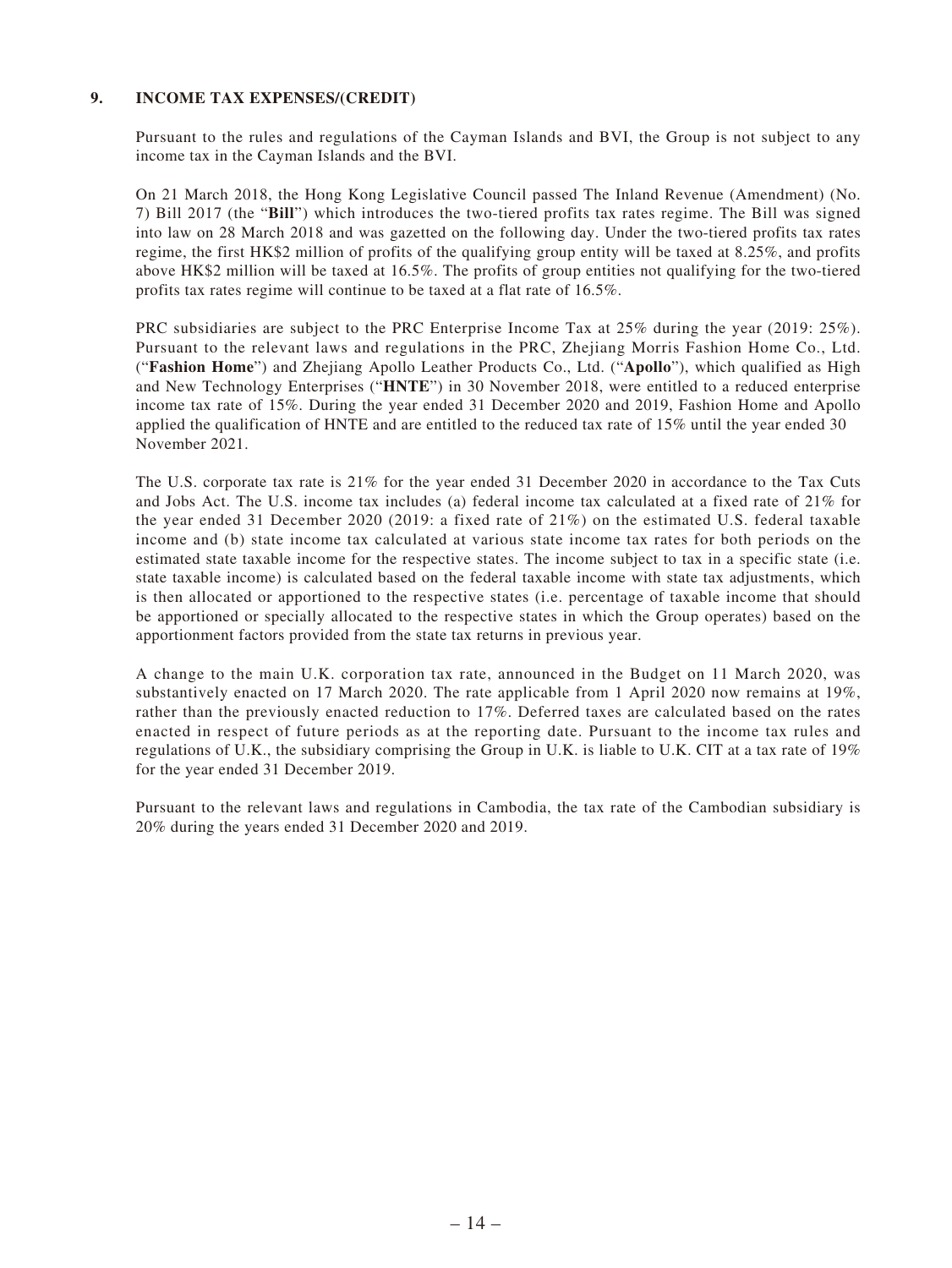Taxes on profits assessable in elsewhere have been calculated at the rate of tax prevailing in the jurisdictions in which the Group operates.

|                                        | 2020           | 2019           |
|----------------------------------------|----------------|----------------|
|                                        | <b>RMB'000</b> | <b>RMB'000</b> |
| $Current - PRC$                        |                |                |
| — Charge for the year                  | 2,954          |                |
| — Under/(over)-provision in prior year | 155            | (530)          |
| Current — Hong Kong                    |                |                |
| — Charge for the year                  | 86             | 723            |
| — Over-provision in prior year         | (2,807)        | (33, 410)      |
| $Current - U.S.$                       |                |                |
| — Charge for the year                  |                | 66             |
| $Current - Other$                      |                |                |
| — Charge for the year                  | 331            | 9              |
| — Under-provision in prior year        | 60             |                |
| Deferred                               | 2,111          | (5,111)        |
| Tax expenses/(credit) for the year     | 2,890          | (38, 253)      |

#### **10. LOSS PER SHARE ATTRIBUTABLE TO ORDINARY EQUITY HOLDERS OF THE COMPANY**

The calculation of basic loss per share amount for the year ended 31 December 2020 was based on the loss for the year attributable to ordinary equity holders of the Company of approximately RMB91,192,000 (2019: approximately RMB140,436,000), and the weighted average number of ordinary shares of 953,526,940 (2019: 998,379,710) in issue during the year.

Diluted loss per share amounts for the year ended 31 December 2020 are calculated by adjusting the weighted average number of ordinary shares outstanding to assume conversion of all dilutive potential ordinary shares. The convertible loan is assumed to have been converted into ordinary shares, and the loss for the year ended 31 December 2020 is adjusted to exclude the interest expense on the convertible loan and gain on modification of convertible loan less tax effect, if any (2019: No adjustment has been made to the basic loss per share amounts as the Group had anti-dilutive ordinary shares in issue).

The calculation of basic and diluted loss per share is based on the following:

|                                                                          | 2020           | 2019           |
|--------------------------------------------------------------------------|----------------|----------------|
|                                                                          | <b>RMB'000</b> | <i>RMB'000</i> |
| Loss for the purpose calculating basic loss per share                    |                |                |
| (loss for the year attributable to the owners of the Company)            | (91, 192)      | (140, 436)     |
| Interest on the convertible loan                                         | 2,278          |                |
| Gain on modification of convertible loan                                 | (11,503)       |                |
| Loss attributable to the owners of the Company, used in the diluted loss |                |                |
| per share calculation                                                    | (100, 417)     | (140, 436)     |
|                                                                          | 2020           | 2019           |
| Weighted average number of ordinary shares in issue, used in the basic   |                |                |
| earnings per share calculation                                           | 953,526,940    | 998, 379, 710  |
| Effect of dilutive – weighted average number of ordinary shares:         |                |                |
| Convertible loan                                                         | 49,985,193     |                |
| Weighted average number of ordinary shares for the purpose of            |                |                |
| calculating diluted earnings per share                                   | 1,003,512,133  | 998, 379, 710  |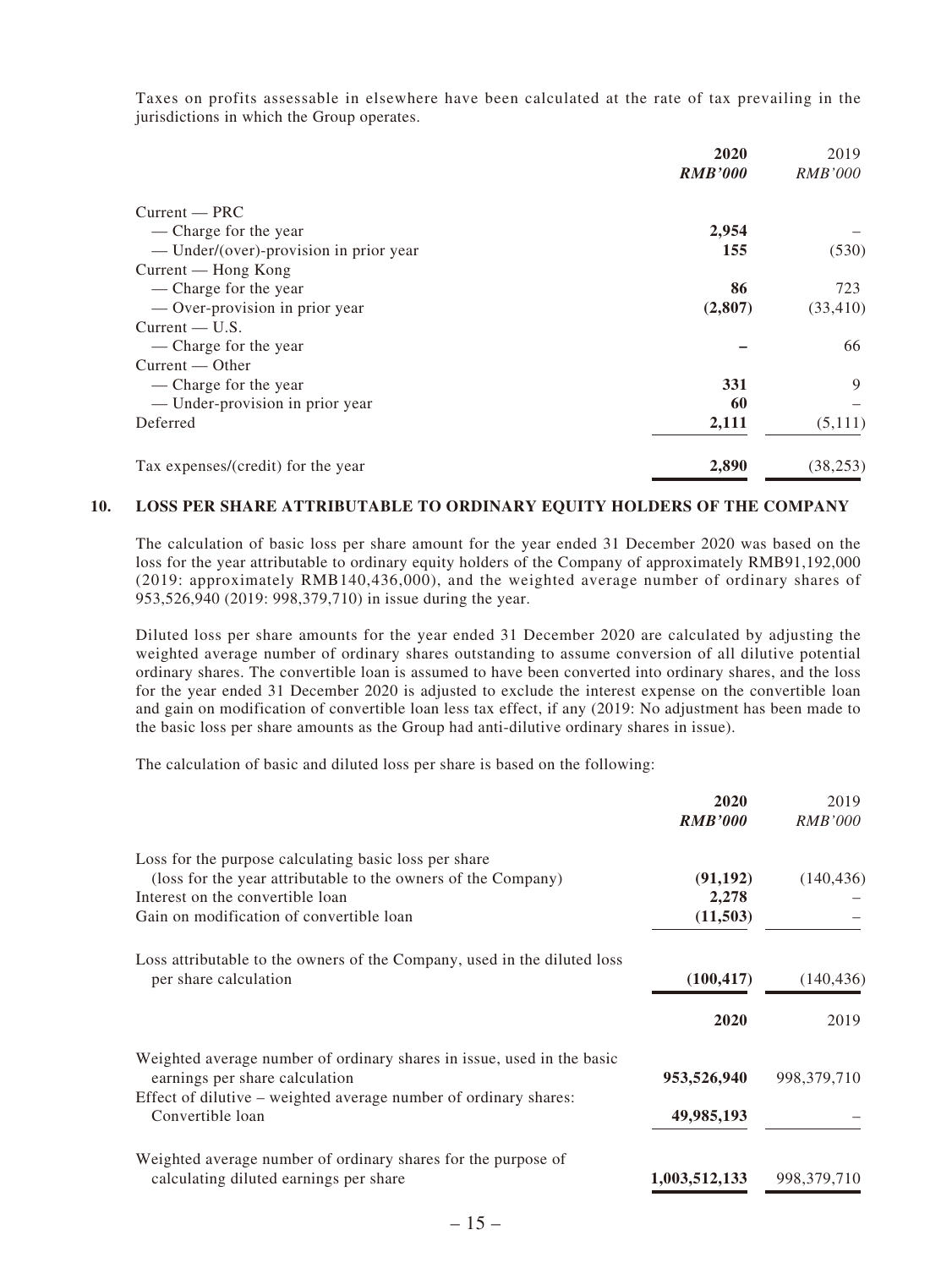#### **11. DIVIDENDS**

The board of directors did not recommend the payment of dividend of the year ended 31 December 2020 (2019: Nil).

#### **12. TRADE RECEIVABLES**

|                                                                                    | 2020<br><b>RMB'000</b> | 2019<br><i>RMB'000</i> |
|------------------------------------------------------------------------------------|------------------------|------------------------|
| Trade receivables from third parties<br>Less: allowance for expected credit losses | 147,401<br>(7, 021)    | 234,847<br>(17, 829)   |
|                                                                                    | 140,380                | 217,018                |

The Group's trading terms with its customers are mainly on credit. The credit period for customers of the manufacturing segment is generally one to two months, extending up to three to four months for major customers, the credit period for customers of the retail segment is within one month. The Group does not hold any collateral over its trade receivable balances. Trade receivables are non-interest-bearing.

An ageing analysis of trade receivables as at the end of the Reporting Period, based on the invoice date and net of provision, is as follows:

|     |                                                  | 2020           | 2019           |
|-----|--------------------------------------------------|----------------|----------------|
|     |                                                  | <b>RMB'000</b> | <i>RMB'000</i> |
|     | Within 3 months                                  | 134,551        | 205,807        |
|     | 4 to 6 months                                    | 5,628          | 2,925          |
|     | 7 to 12 months                                   | 201            | 8,286          |
|     |                                                  | 140,380        | 217,018        |
| 13. | <b>TRADE AND BILLS PAYABLES</b>                  |                |                |
|     |                                                  | 2020           | 2019           |
|     |                                                  | <b>RMB'000</b> | <i>RMB'000</i> |
|     | Trade payables to third parties<br>Bills payable | 113,039        | 158,737        |
|     | — arising from intra-group purchases             | 54,098         | 90,865         |
|     | — arising from third party purchases             | 98,100         | 139,732        |
|     |                                                  | 265,237        | 389,334        |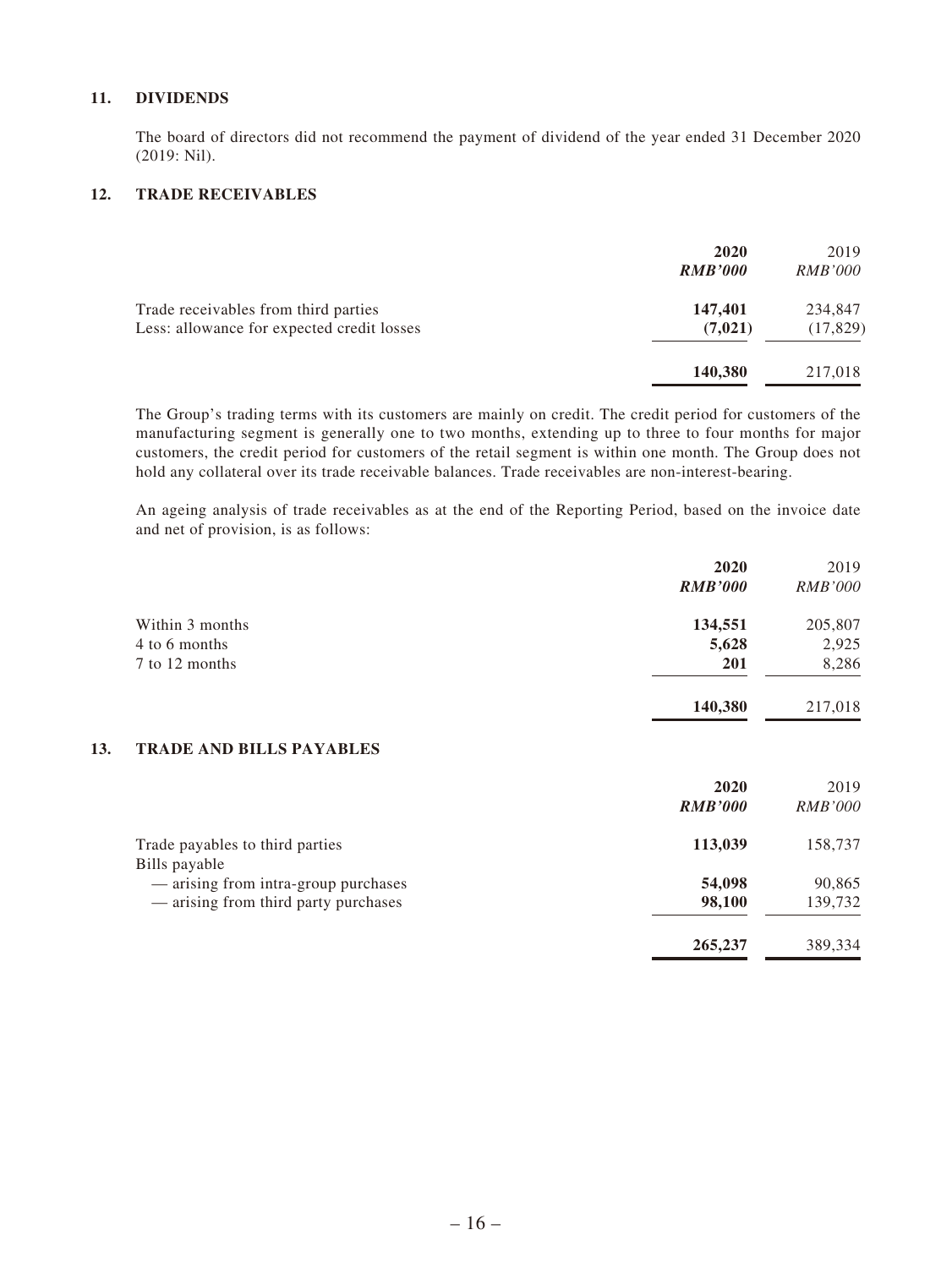An ageing analysis of the trade and bills payables as at the end of the Reporting Period, based on the invoice date, is as follows:

| 2020           | 2019           |
|----------------|----------------|
| <b>RMB'000</b> | <i>RMB'000</i> |
| 100,252        | 108,207        |
| 44,978         | 72,450         |
| 48,014         | 130,034        |
| 71,993         | 78,643         |
| 265,237        | 389,334        |
|                |                |

The trade and bills payables are non-interest-bearing. Trade payables are normally settled on terms of 30 to 180 days while bills payable are settled on a term of 90 to 180 days.

#### **14. SUBSEQUENT EVENTS**

#### **(a) Major and connected transaction in relation to the disposal of the entire share capital of a subsidiary**

On 8 January 2021, Morris International Group Limited (the "**Vendor**"), a direct wholly-owned subsidiary of the Company, and Morris Capital Limited (the "**Purchaser**"), a connected person of the Company, entered into the share purchase agreement, pursuant to which the Vendor agreed to sell, and the Purchaser agreed to acquire the entire issued share capital of of Masia Investment Limited (the "**Disposal Company**"), for the aggregate consideration of US\$5.513 million (approximately RMB36 million). Further, it is agreed between the Vendor and the Purchaser that the Purchaser shall take the Disposal Company with the current liabilities of the Disposal Group. The transaction was completed on 9 March 2021. Further details of the disposal of the Disposal Company were set out in the announcements of the Company dated 8 January 2021 and 9 March 2021 and the circular of the Company dated on 18 February 2021.

#### **(b) Proposed change of company name**

The Company proposes to change the English name of the Company from "Morris Holdings Limited" to "Morris Home Holdings Limited" and to adopt the Chinese name "慕容家居控股有限 公司" as the dual foreign name of the Company to replace the existing Chinese name "慕容控股 有限公司" (the "**Change of Company Name**"), subject to the obtaining of shareholders' approval at an extraordinary meeting of the Company (the "**EGM**"). Further details of Change of Company Name were set out in the announcements of the Company dated 24 February 2021 and the circular of the Company dated on 10 March 2021.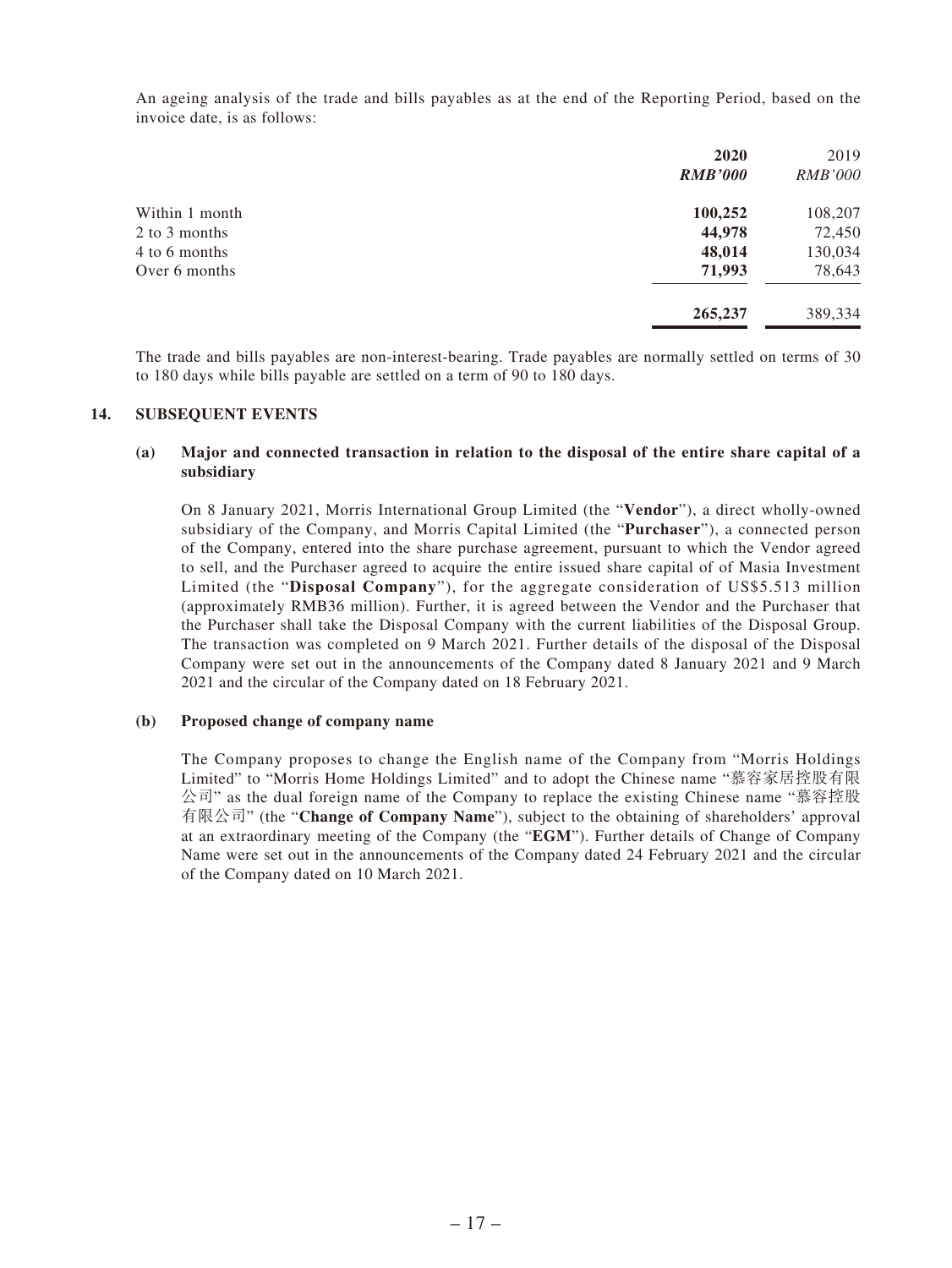# **MANAGEMENT DISCUSSION AND ANALYSIS**

# **BUSINESS REVIEW**

During the year of 2020, the Group continued to develop new markets and invest in product design and research and development, and establishment and expansion of sales channels.

Due to the decrease in sales volume of sofa, sofa covers and other furniture products as a result of the supply-chain disruption caused by the outbreak of COVID-19 epidemic, the Group's revenue decreased from approximately RMB980.3 million in 2019 to approximately RMB606.4 million in 2020, representing a decrease of approximately 38.1%. Loss for the year was decreased from approximately RMB140.7 million in 2019 to approximately RMB90.7 million in 2020, principally due to the gain on modification of convertible loan, gain on disposal of subsidiaries, compensation on factory relocation and the decrease in selling and distribution expenses as a result of the disposal of Jennifer Convertibles Inc.

#### **Business development in North America**

As our revenue was mainly derived from the U.S., the Sino-US tension and the COVID-19 epidemic had material impacts on the Group, leading to a significant decrease in our results in North America as compared to the same period of last year. Due to the partial sharing of tariffs with our US customers, the profit margin of our exported products was also affected. Amidst the difficult business environment caused by the Sino-US tension, the management of the Group sought to tackle these challenges by strengthening relationship with selected quality customers.

# **Retail business development in China and Hong Kong**

As of December 2020, the Group had a total of 1 flagship showroom, 2 self-operated retail stores, 10 franchise stores and 3 online stores across different provinces in Mainland China.

In Hong Kong, the Group had a total of 5 self-operated retail stores in Wan Chai, Sha Tin, Tsuen Wan, Causeway Bay and Tai Kok Tsui, respectively and 5 points of consignment sales in Kowloon Bay, Yuen Long, Wan Chai, Tsuen Wan and Lai Chi Kok. The Group also introduced auxiliary decoration services to establish one-stop services including decoration and furniture setting, instilling its stylish home design concept into Hong Kong market.

#### **Other overseas markets**

Thanks to the successful launch of the warehouse program in the U.K., U.K. has become the fastest growing market for the Group in FY2020. We have established and strengthened the relationship with a large U.K. furniture retail chain customer and will continue to leverage on our resources in growing the business with U.K. customers.

As of December 2020, the Group established a showroom in Tokyo, Japan, as the first step to develop the Japanese market, and we successfully received orders from Japanese customers.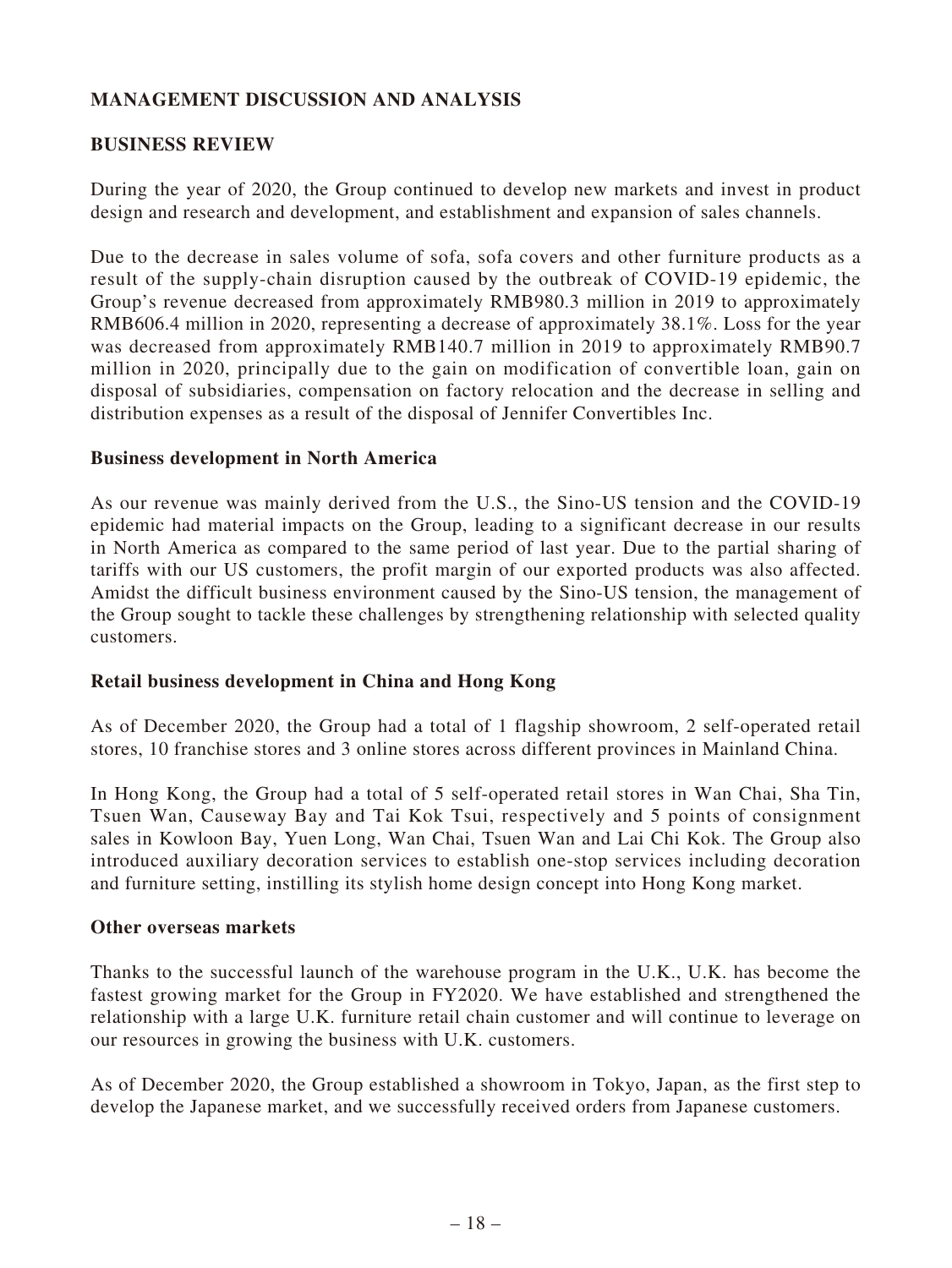# **FINANCIAL REVIEW**

For the year of 2020, the principal business activities of Group comprise the manufacturing and sales of sofas, sofa covers and other furniture products.

During the year, the revenue of the Group amounted to approximately RMB606.4 million (2019: approximately RMB980.3 million), representing a decrease of approximately 38.1% as compared with last year, which was mainly due to the impact of COVID-19 epidemic globally. Affected by the temporary closing of our factory and retail shops, slower logistics and distribution arrangement and the public awareness of social distancing, we experienced reduced sales volume of products and decreased revenue from sales of sofa, sofa covers and other furniture products.

The net loss of the Group amounted to approximately RMB90.7 million during the year, as compared with the net loss of RMB140.7 million in last year. The decrease in net loss were mainly attributable to (i) the decrease in selling and distribution expenses after the disposal of Jennifer Convertibles Inc. ("**Jennifer Convertibles**") and (ii) increases in other income and gains from gain on modification of convertible loan, gain in disposal of subsidiaries and compensation on factory relocation.

The Company's basic loss per ordinary share was RMB9.56 cents for the year of 2020 (2019: RMB14.07 cents) based on the loss for the year attributable to ordinary equity holders of the Company of approximately RMB91.2 million (2019: RMB140.4 million), and the weighted average number of ordinary shares of 953,526,940 for the year of 2020 (2019: 998,379,710).

# **Cost of sales**

The cost of sales of the Group decreased by approximately 37.6% from approximately RMB877.2 million in 2019 to approximately RMB547.6 million in 2020, which was primarily due to the decrease in sales volume.

# **Gross profit**

The Group's gross profit for the year was approximately RMB58.8 million (2019: approximately RMB103.1 million), representing a decrease of approximately 43.0% as compared with last year. The gross profit margin decreased from  $10.5\%$  in 2019 to 9.7% in 2020 primarily due to the additional tariff levied on the Group's export products and the decreased utilisation of manufacturing capacity due to the decrease in sales.

#### **Other income and gains**

The other income and gains of the Group increased from approximately RMB85.5 million in 2019 to approximately RMB120.5 million in 2020. Such increase was primarily due to the increase in gain on modification of convertible loan, gain on disposal of subsidiaries and compensation on factory relocation, but partially offset by the decreases in exchange gains, government subsidies and repair service income.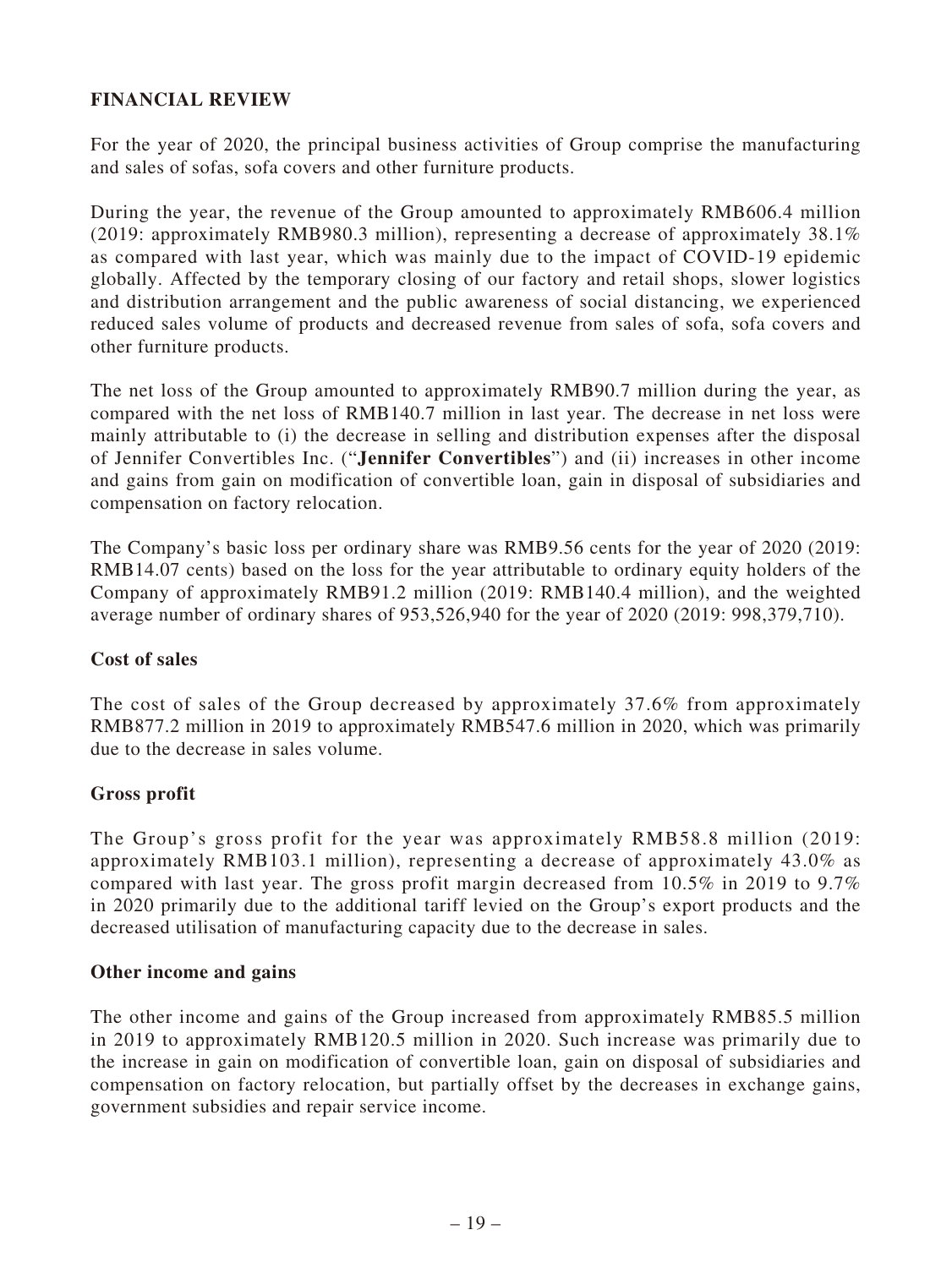# **Selling and distribution expenses**

The selling and distribution expenses of the Group decreased by approximately 49.3% from approximately RMB191.9 million in 2019 to approximately RMB97.2 million in 2020. Such decrease was primarily due to the decrease in marketing cost.

#### **Administrative expenses**

The administrative expenses of the Group decreased by approximately 14.8% from approximately RMB117.1 million in 2019 to approximately RMB99.8 million in 2020, which was primarily due to decrease in employee benefit expenses after disposal of Jennifer Convertibles and the implementation of cost-control measures.

#### **Finance costs**

The finance costs of the Group decreased by approximately 39.9% from approximately RMB29.3 million in 2019 to approximately RMB17.6 million in 2020, which was primarily due to the decrease in interest on lease liabilities of approximately RMB7.1 million resulted from the disposal of Jennifer Convertibles and decrease in interest on convertible loan resulted from the extension of repayment schedule, but partially offset by the increases in interest on bank loans.

### **Income tax (expense)/credit**

The income tax expense of the Group was approximately RMB2.9 million in 2020, as compared to income tax credit of approximately RMB38.3 million in 2019. The reversal of income tax credit in 2019 to income tax expense in 2020 was mainly attributable to the profitmaking situation this year in Hong Kong, under-provision in prior year and deferred tax expenses.

# **LIQUIDITY AND CAPITAL RESOURCES**

# **Borrowing and pledge of assets**

As at 31 December 2020, the Group's interest-bearing bank borrowings amounted to approximately RMB94.7 million, all of which were repayable within twelve months from 31 December 2020. The bank loans' interest rates ranged between 3.4% to 6.5% per annum.

# **Gearing ratio**

The gearing ratio of the Group, which is total debts (comprised of amount due to a shareholder, amounts due to related companies, lease liabilities, convertible loan and interestbearing bank borrowings) divided by equity attributable to owners of the Company as at the end of the year and multiplied by 100%, increased from approximately 326.5% as at 31 December 2019 to approximately 345.5% as at 31 December 2020, which was primarily due to significant decrease in lease liabilities during 2020.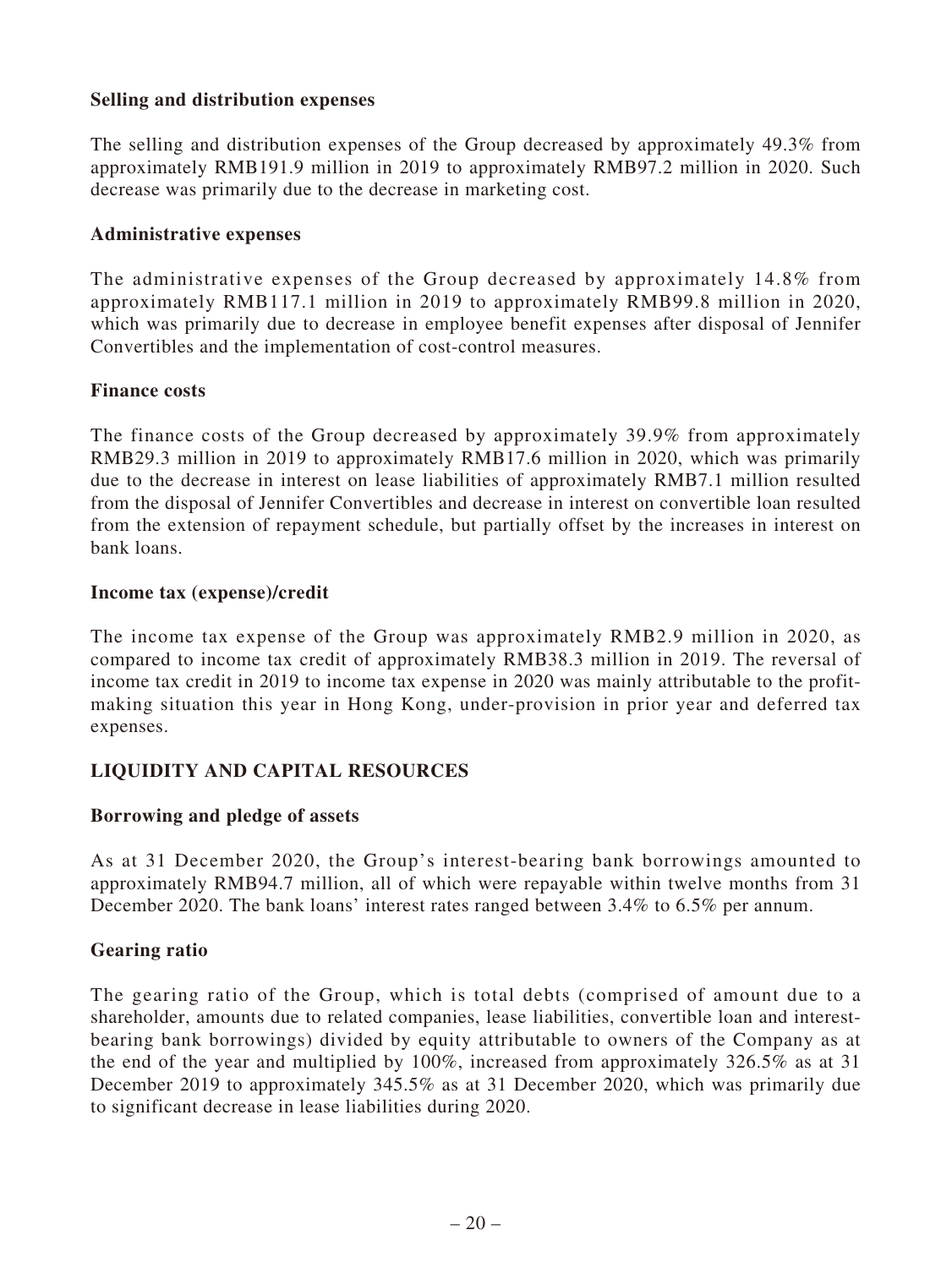# **Capital commitments**

The Group did not have any capital commitment as at 31 December 2020 and 2019.

### **Contingent liabilities**

The Group did not have any significant contingent liabilities as at 31 December 2020.

### **Trade receivables**

The trade receivables of the Group decreased to approximately RMB140.4 million (2019: approximately RMB217.0 million) as at 31 December 2020, primarily due to the significant decrease in sales to the Group's customers in the fourth quarter in 2020 as compared to the corresponding period in 2019.

### **Trade and bills payables**

The trade and bills payables of the Group decreased to approximately RMB265.2 million (2019: approximately RMB389.3 million) as at 31 December 2020, primarily due to the decrease in purchases from the Group's suppliers in the fourth quarter in 2020 as compared to the corresponding period in 2019.

#### **Foreign exchange exposure**

Revenue from major customers is mainly from the U.S. while the production facilities of the Group are mainly located in the PRC. Accordingly, most of the sales are denominated in U.S. dollar while the costs arising from the Group's operations are generally settled in RMB. As a result, fluctuations in the value of U.S. dollar against RMB could adversely affect the financial results of the Group. During 2020, the Group did not experience any material difficulties or impacts on its operations or liquidity as a result of currency exchange fluctuation. The Group use forward exchange contract for hedging purposes during 2020 and there was hedging instruments outstanding as at 31 December 2020 in the amount of approximately RMB313,000 (2019: Nil). The Group will continue to monitor closely the exchange rate risk arising from its existing operations and new investments in the future. The Group will further implement the necessary hedging arrangement to mitigate any significant foreign exchange risk if and when appropriate.

# **SIGNIFICANT INVESTMENTS AND MATERIAL ACQUISITIONS AND DISPOSAL OF SUBSIDIARIES**

Pursuant to the disclosed and connected transaction announcement of the Company dated 31 March 2020, the Company has exercised the put option to require the seller to repurchase all the issued common stock of Jennifer Convertibles at the exit price of US\$35 million. The disposals of Jennifer Convertibles and the related receivables were completed on 14 August 2020.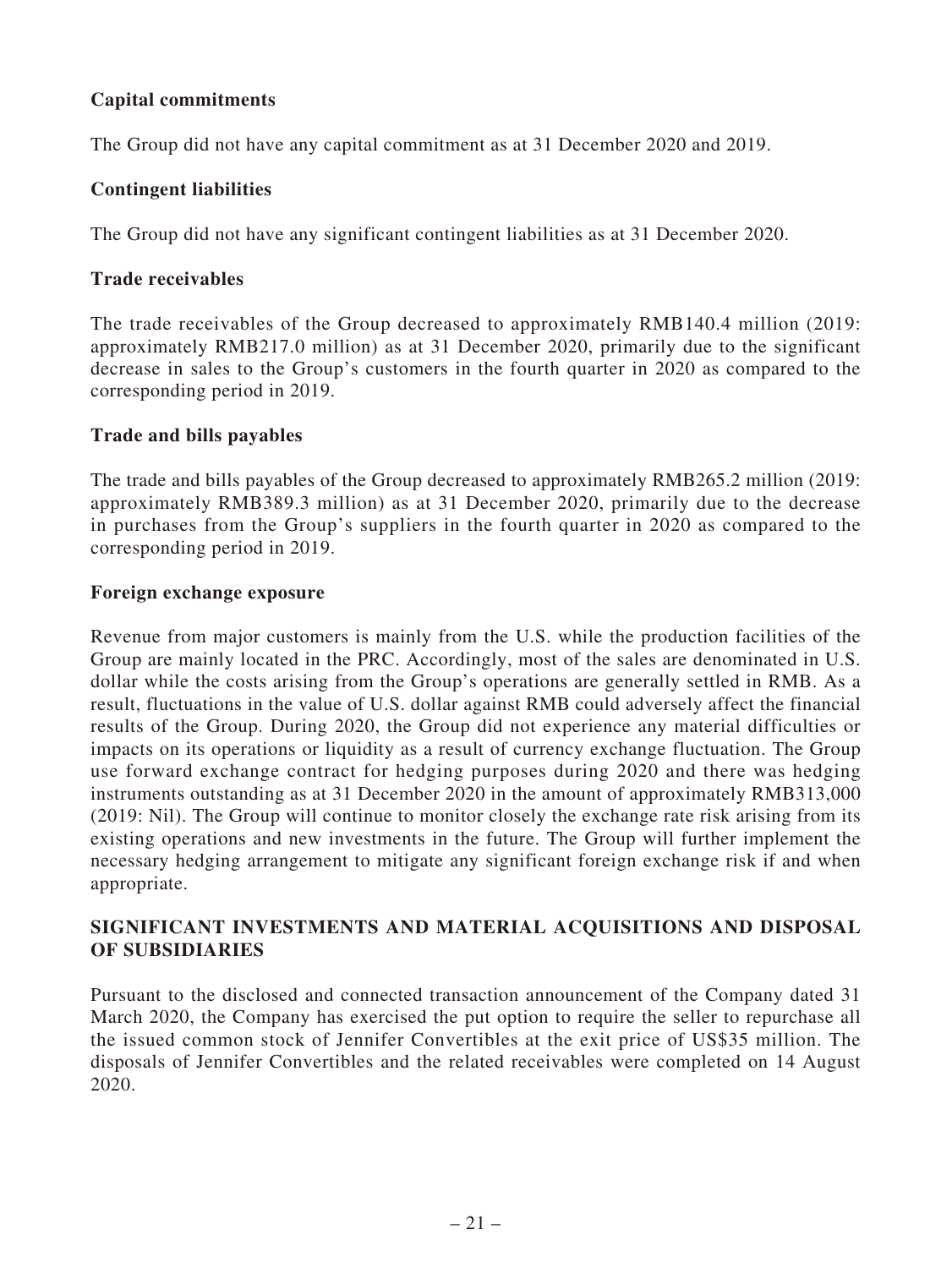# **HUMAN RESOURCES MANAGEMENT**

The management of the Group believes that talent is the basis for long-term development of enterprises. The Group targets to enhance its corporate image through building up and solidifying the Company's brand name. With the 'Five Hearts of Morris': ambition, confidence, determination, perseverance and loyalty, as core values, the Group targets to establish a distinctive corporate culture. Through regular trainings and promotion of its corporate culture, the Group provides its staff with opportunities for personal growth and enhances the employees' sense of belonging to the Group. In addition, the Group provides its employees with competitive remuneration packages and various benefits in line with industry practice. At the same time, the Group strives to create a good working environment, and cultivates teamwork spirit among employees. The Group carries out performance evaluation quarterly, and conducts "Morris Artisans" evaluations, aiming at elevating the morale of the Group's technicians. The Group regularly reviews human resources policies to ensure that the policies align with market practice and comply with regulatory requirements. As of 31 December 2020, the Group employed 1,494 employees (31 December 2019: 2,065 employees). The total annual salary and related costs (excluding directors' remuneration) for 2020 were approximately RMB60.6 million (2019: RMB181.1 million).

The Company operates a share option scheme which allows the Company to grant options to eligible persons as rewards for their contributions to the Group. The share option scheme has been adopted by the Company on 10 December 2016. No share options were granted, exercised or cancelled by the Company under the share option scheme during the period from the listing date to 31 December 2020 and there were no outstanding share options under the share option scheme as at 31 December 2020 and the date of this announcement.

# **EVENTS AFTER THE REPORTING PERIOD**

# **(a) Major and connected transaction in relation to the disposal of the entire share capital of a subsidiary**

On 8 January 2021, Morris International Group Limited (the "**Vendor**"), a direct whollyowned subsidiary of the Company, and Morris Capital Limited (the "**Purchaser**"), a connected person of the Company, entered into the share purchase agreement, pursuant to which the Vendor agreed to sell, and the Purchaser agreed to acquire the entire issued share capital of of Masia Investment Limited (the "**Disposal Company**"), for the aggregate consideration of US\$5.513 million (approximately RMB36 million). Further, it is agreed between the Vendor and the Purchaser that the Purchaser shall take the Disposal Company with the current liabilities of the Disposal Group. The transaction was completed on 9 March 2021. Further details of the disposal of the Disposal Company were set out in the announcements of the Company dated 8 January 2021 and 9 March 2021 and the circular of the Company dated on 18 February 2021.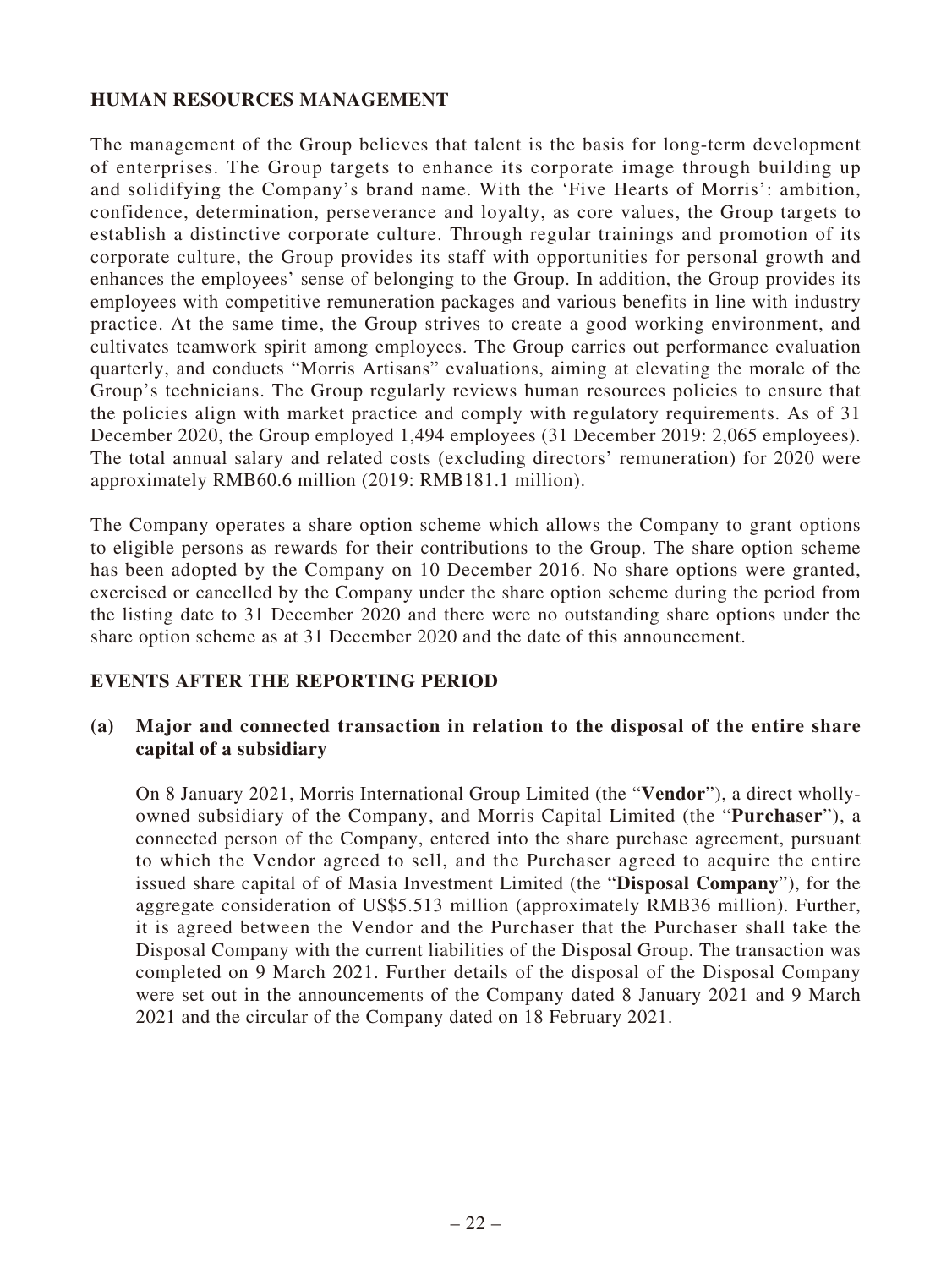# **(b) Proposed change of company name**

The Company proposes to change the English name of the Company from "Morris Holdings Limited" to "Morris Home Holdings Limited" and to adopt the Chinese name "慕容家居控股有限公司" as the dual foreign name of the Company to replace the existing Chinese name "慕容控股有限公司" (the "**Change of Company Name**"), subject to the obtaining of shareholders' approval at an extraordinary meeting of the Company (the "**EGM**"). Further details of Change of Company Name were set out in the announcements of the Company dated 24 February 2021 and the circular of the Company dated on 10 March 2021.

# **OUTLOOK**

The Group expect to be faced with more challenges and opportunities in 2021. As a result, the board will keep a close watch on the development of the situation, continue to refine our management and make timely adjustments to our operation and sales strategies.

Looking forward to 2021, the board will continue to lead all staff of the Group to step onto the international stage and develop our self-owned brands, aiming at becoming a well-known furniture brand enterprise in the world.

### **PURCHASE, SALE OR REDEMPTION OF THE COMPANY'S LISTED SECURITIES**

Save as disclosed in the paragraph headed "Restricted Share Award Scheme" below, neither the Company nor any of its subsidiaries had purchased, sold or redeemed any of the listed securities of the Company during the Reporting Period.

#### **RESTRICTED SHARE AWARD SCHEME**

The Restricted Share Award Scheme (the "**Award Scheme**") was adopted by the Board on 29 August 2019 (the "**Adoption Date**") as an incentive to retain and encourage employees for the continual operation and development of the Group. During the year under review, the trustee of the Award Scheme, pursuant to the terms of the rules and trust deed of the Award Scheme, acquired 75,812,000 shares of the Company by way of acquisition at an aggregate consideration of approximately HK\$10,679,284 (including transaction costs) representing approximately 7.58% of the issued share capital of the Company as at the Adoption Date.

# **MODEL CODE FOR SECURITIES TRANSACTIONS**

The Company has adopted the Model Code for Securities Transactions by Directors of Listed Issuers (the "**Model Code**") as set out in Appendix 10 to the Listing Rules as a code of conduct of the Company for Directors' securities transactions. All Directors have confirmed that they complied with the required standard set out in the Model Code during the year ended 31 December 2020.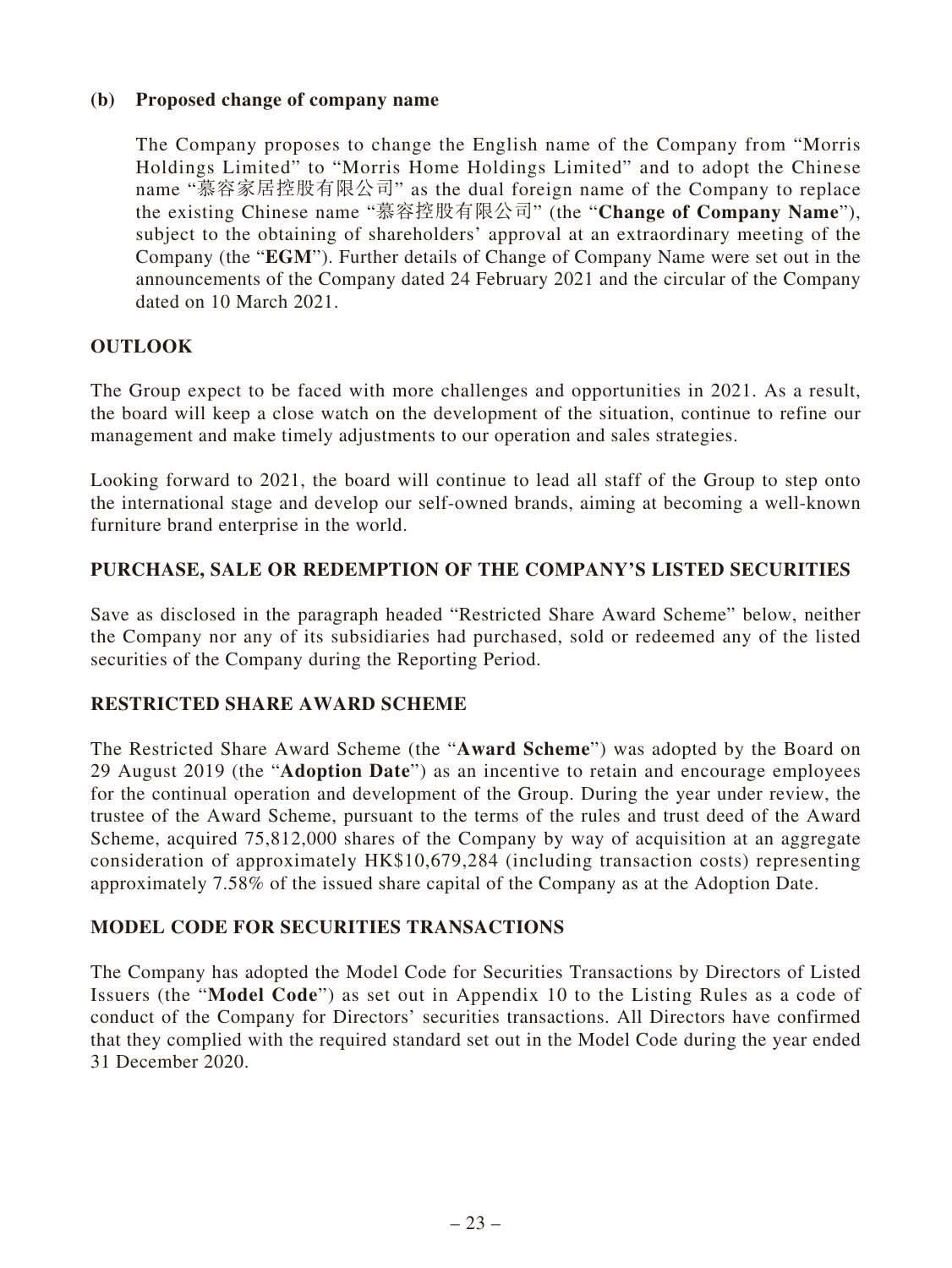# **CORPORATE GOVERNANCE CODE**

The Company is committed to maintain high standards of corporate governance to protect the interests of its shareholders and to enhance corporate value and accountability. The Company has adopted the code provisions ("**Code Provisions**") and, where applicable, the recommended best practices of the Corporate Governance Code ("**Corporate Governance Code**") set out in Appendix 14 of the Listing Rules. Save for the disclosed below, the Company has applied and complied with the relevant provisions of the Code Provisions during the year ended 31 December 2020.

According to Code Provision A.2.1 of the Corporate Governance Code, the roles of chairman and chief executive officer ("**CEO**") should be separate and should not be performed by the same individual. The Company has appointed Mr. Zou Gebing as both the chairman and the CEO. The Board believes that vesting the roles of the chairman and CEO in the same individual would enable the Company to achieve higher responsiveness, efficiency and effectiveness when formulating business strategies and executing business plans. The Board believes that the balance of power and authority is sufficiently maintained by the operation of the senior management and the Board, which comprises experienced and highcalibre individuals. The Board currently comprises four executive Directors (including Mr. Zou Gebing) and three independent non-executive Directors and therefore has a fairly strong independence element in its composition. The Board will nevertheless review the structure and composition of the Board from time to time in light of prevailing circumstances, in order to maintain a high standard of corporate governance practices of the Company.

Code provision C.1.2 of the Corporate Governance Code provides that management should provide members of the board with monthly updates giving a balanced and understandable assessment of the issuer's performance, position and prospects in sufficient details to enable the board as a whole and each director to discharge their duties under Rule 3.08 and Chapter 13 of the Listing Rules. Although the management of the Company did not provide a regular monthly update to the members of the Board, the management keeps providing information and updates to the members of the Board as and when appropriate.

# **EXCHANGE RATE**

For the purpose of this announcement, unless otherwise indicated, translations of U.S. dollars to RMB have been made at the rate of US\$1 to RMB6.53, translations of Hong Kong dollars to RMB have been made at the rate of HK\$1 to RMB0.8 and translations of GBP to RMB have been made at the rate of GBP1 to RMB8.91. These translations are for the purposes of illustration only and no representation is made by the Company that any amounts in U.S. dollars and RMB or Hong Kong dollars and RMB can be or could have been converted at the above rate or any other rates or at all.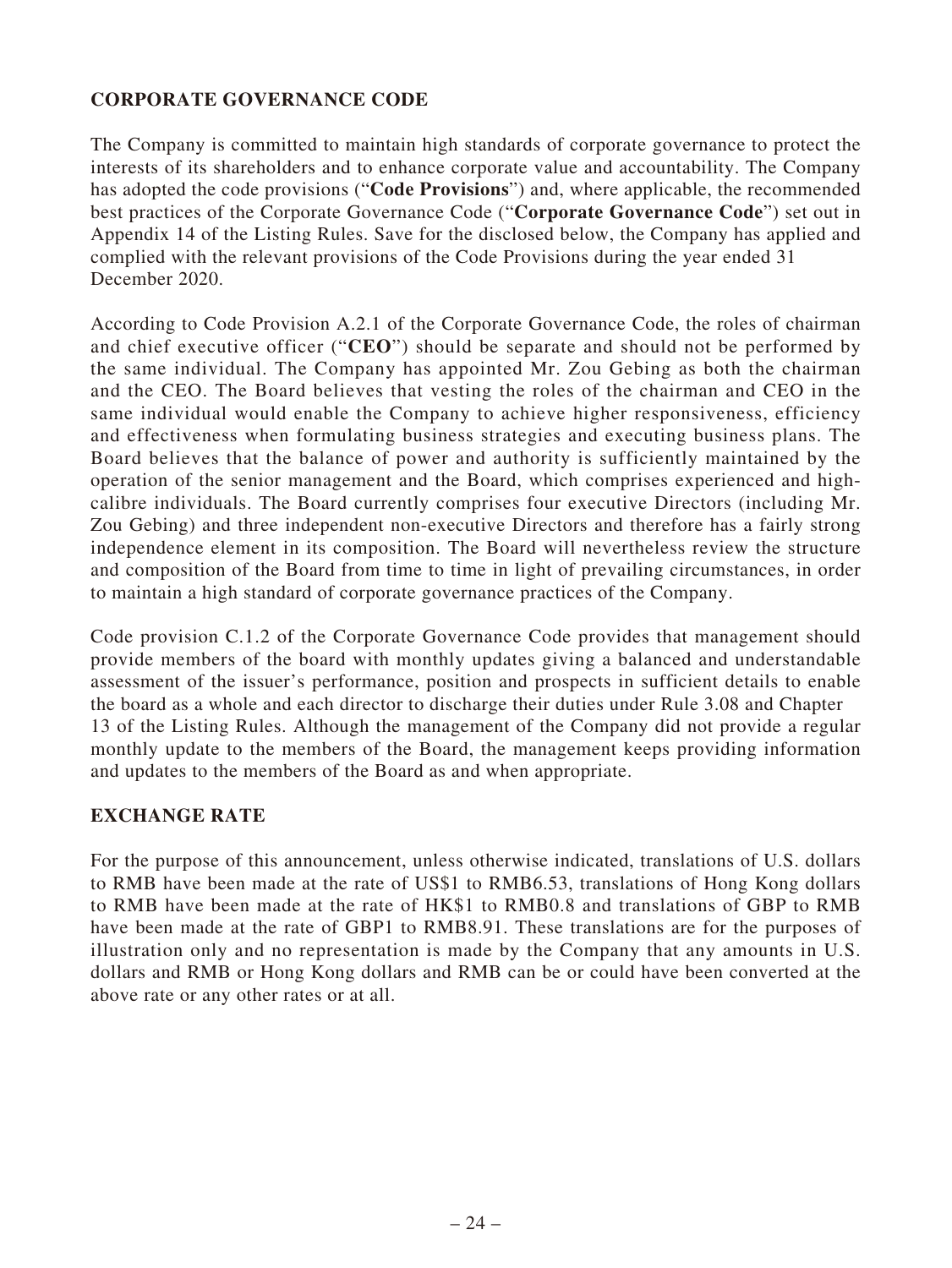# **AUDIT COMMITTEE**

The audit committee of the Company (the "**Audit Committee**") currently comprises three independent non-executive directors, namely Mr. Liu Haifeng, Mr. Chu Guodi and Mr. Qian Jun. The Audit Committee has discussed with the management of the Company and the Company's external auditors and reviewed the unaudited consolidated financial statements of the Group for 2020, including accounting principles and practices adopted by the Group, and discussed the risk management, internal controls and financial reporting matters related to the preparation of the annual results of the Group for 2020.

The Group's audited results for the year 2020 as contained in this announcement have been reviewed by the Audit Committee, which is of the opinion that such statements comply with applicable accounting standards, the Listing Rules and other legal requirements, and that adequate disclosures have been made.

# **SCOPE OF WORK OF AUDITORS**

The figures in respect of the Group's consolidated statement of profit or loss and other comprehensive income, consolidated statement of financial position, consolidated statement of changes in equity and the related notes thereto for the year ended 31 December 2020 as set out in this announcement have been agreed by the Group's auditor, HLB, to the amounts set out in the Group's audited consolidated financial statements for the year as approved by the Board on 30 March 2021. The work performed by HLB in this respect did not constitute an assurance engagement in accordance with HKSA, Hong Kong Standards on Review Engagements or Hong Kong Standards on Assurance Engagement issued by the HKICPA and consequently no assurance has been expressed by HLB on this results announcement.

# **DIVIDEND**

The Board does not recommend any payment of final dividend (2019: Nil).

# **PUBLICATION OF ANNUAL RESULTS ANNOUNCEMENT AND ANNUAL REPORT**

This Audited Annual Results announcement is published on the website of the Stock Exchange at www.hkexnews.hk and the Company's website at www.morrisholdings.com.hk. The 2020 Annual Report containing all the information required by Appendix 16 to the Listing Rules and the Companies Ordinance (Chapter 622 of the Laws of Hong Kong) will be despatched to the shareholders of the Company and published on the website of the Company and the Stock Exchange in due course.